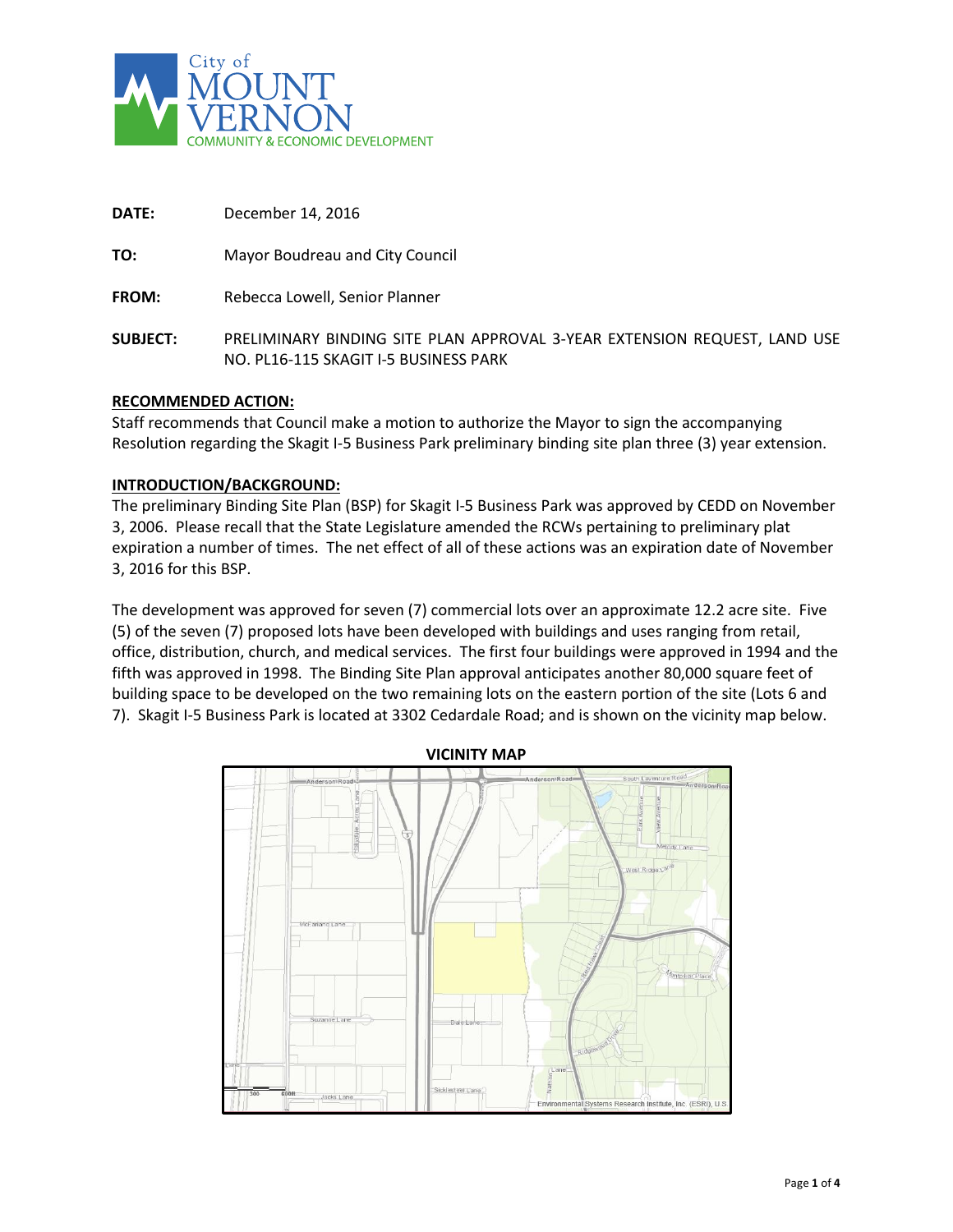The following table summarizes the physical characteristics of the roads, critical areas, and stormwater facilities that the applicant has, or plans to, install/construct and compares these facilities to what would be required with currently adopted codes.

#### **TABLE 1.1:**

|                                                      | <b>EXISTING INFRASTRUCTURE</b><br><b>CONSTRUCTED/INSTALLED AND BUFFERS</b><br><b>OBSERVED</b>                                                                                                                                                                                                              | <b>CURRENT CODE REQUIREMENTS</b>                                                                                                                                                                                                                                                                                                                                                                                                                                                                                                                                                                                                                   |
|------------------------------------------------------|------------------------------------------------------------------------------------------------------------------------------------------------------------------------------------------------------------------------------------------------------------------------------------------------------------|----------------------------------------------------------------------------------------------------------------------------------------------------------------------------------------------------------------------------------------------------------------------------------------------------------------------------------------------------------------------------------------------------------------------------------------------------------------------------------------------------------------------------------------------------------------------------------------------------------------------------------------------------|
|                                                      |                                                                                                                                                                                                                                                                                                            |                                                                                                                                                                                                                                                                                                                                                                                                                                                                                                                                                                                                                                                    |
| <b>Cedardale</b><br><b>Road</b>                      | 30 <sup>th</sup> Street is an arterial street that serves as<br>the primary access to the site. Cedardale is<br>an improved City street no improvements<br>beyond maintenance are required.                                                                                                                | The approved requirements are the same as<br>or exceed current requirements.                                                                                                                                                                                                                                                                                                                                                                                                                                                                                                                                                                       |
|                                                      |                                                                                                                                                                                                                                                                                                            |                                                                                                                                                                                                                                                                                                                                                                                                                                                                                                                                                                                                                                                    |
| <b>Critical Areas</b><br>- Stream:                   | Maddox Creek and a larger associated<br>wetland complex are located at the eastern<br>edge of the property. At the time the BSP<br>was vested the City required a 50 foot buffer<br>on Maddox Creek. This buffer was the larger<br>of the buffers that would have applied to<br>the creek/wetland complex. | The City's current code would require<br>significantly larger buffers on the<br>creek/wetland complex. Complying with the<br>current buffers would be difficult and would<br>prove problematic for providing required<br>stormwater management for the existing<br>buildings. Additionally even if the standard<br>buffers were applied much of the area within<br>those buffers has been disturbed. It would<br>not be feasible or practical to apply the<br>current buffers.                                                                                                                                                                     |
|                                                      |                                                                                                                                                                                                                                                                                                            |                                                                                                                                                                                                                                                                                                                                                                                                                                                                                                                                                                                                                                                    |
| <b>Stormwater</b><br><b>Facilities:</b>              | The proposed Skagit I-5 Business Park<br>Binding Site Plan drainage system is<br>designed to the standard and requirements<br>of the 1992 DOE Stormwater Management<br>Manual                                                                                                                              | In 2010, the City adopted the DOE's 2005<br>Stormwater Management Manual.<br>The proposed stormwater management<br>system is consistent with and follows the<br>1992 Stormwater Manual. The applicant and<br>the city worked together to come up with the<br>approved stormwater management system.<br>It was incorporated into the 2010 BSP<br>extension agreement that was approved by<br>the City. The agreement requires the<br>stormwater facilities to be constructed prior<br>to final approval of the BSP and revisions to<br>easements and maintenance responsibilities.<br>(see attached Engineering review memo<br>dated April 7, 2010) |
|                                                      |                                                                                                                                                                                                                                                                                                            |                                                                                                                                                                                                                                                                                                                                                                                                                                                                                                                                                                                                                                                    |
| <b>Sanitary</b><br><b>Sewer</b><br><b>Facilities</b> | The City of Mount Vernon has approved<br>an alternative sanitary sewer for the<br>Binding Site Plan. It includes an on-site<br>force main instead of the standard<br>gravity feed system. Maintenance<br>responsibility falls to the owners of the<br><b>BSP Lots.</b>                                     | Approval of an alternative sanitary sewer<br>system is still an option for developments.<br>The provisions of the approved alternative<br>would remain unchanged. (See attached<br>Engineering review memo dated April 7,<br>2010)                                                                                                                                                                                                                                                                                                                                                                                                                 |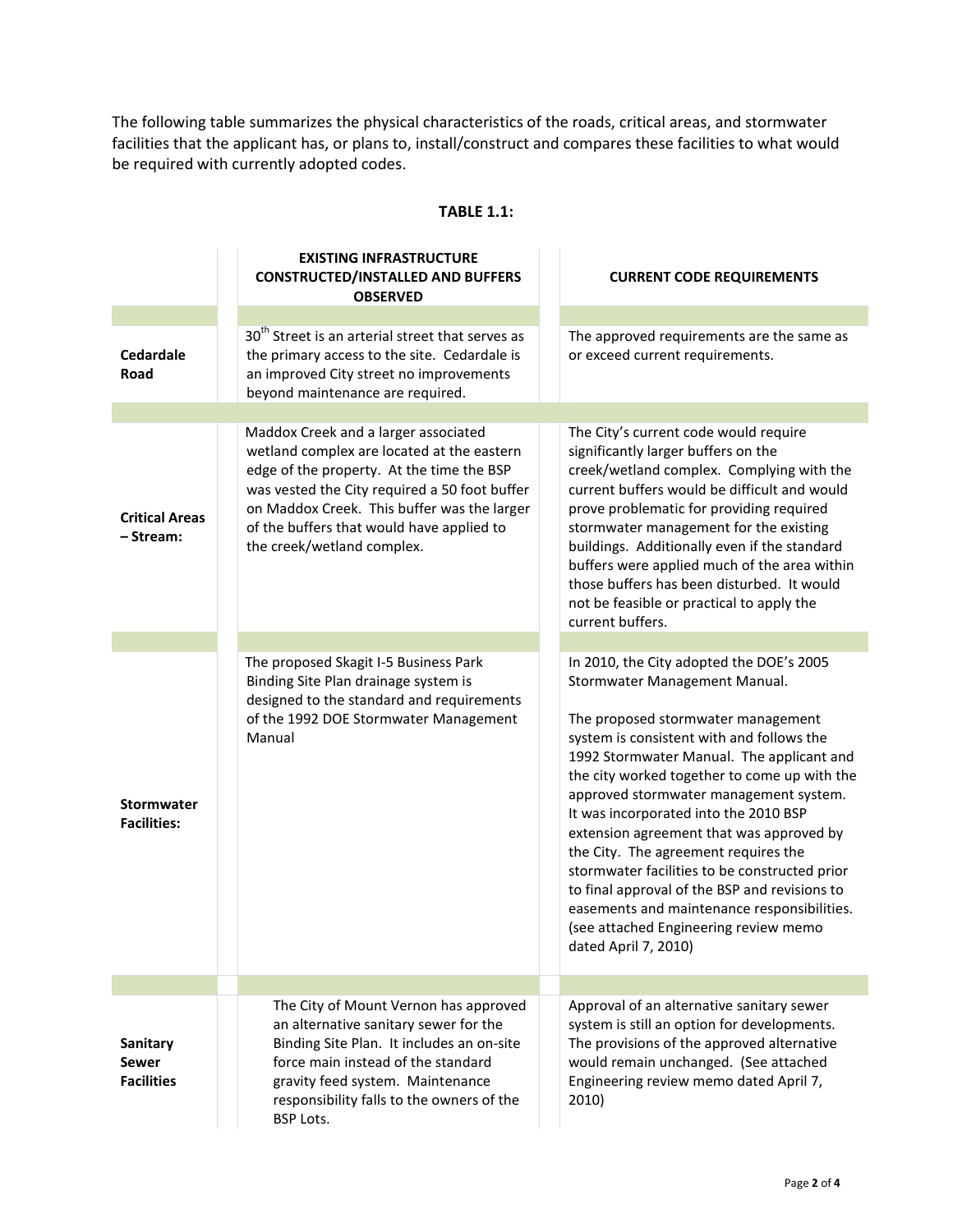Five of the seven BSP Lots are fully developed and have businesses that have been operating for decades. The remaining two lots are closely related to those that have already been constructed. They share infrastructure and many design characteristics. These features would not necessarily be able to be replicated if the preliminary BSP approval were to expire and have to begin anew.

#### **FINDINGS:**

In June of 2015, City Council approved Ordinance 3651 that provides a way for preliminary BSP approvals to be extended for either one or three years – with conditions. The part of Ordinance 3651 that allows Skagit I-5 Business Park, LLC to request a three-year preliminary plat extension reads as follows:

#### *MVMC 16.40.100(C):*

*C. If the developer fails to receive final approval within the timeframes outlined with the above listed subsections A or B the preliminary binding site plan approval shall expire unless one of the following requests are submitted to the CEDD and approved by the City Council through a Type V process.*

*2. An applicant who files a written request to the office of the Community & Economic Development Department may be granted up to a three-year extension for preliminary binding site plan approvals granted on or before December 31, 2010. There shall be allowed only one three year extension; and this extension shall not be combined with the one year extension allowed within sub-section (1), above. In granting this extension a development agreement consistent with the requirements of RCW 36.70B.170 shall be prepared and approved by the City Council. In granting this extension the Council can require that a development comply with any of the development regulations in effect at the time the extension is requested should these regulations be different than the ones the development is vested to.* 

As outlined within **Table 1.1** above, staff notes that the development regulations that this plat was vested to are different than the regulations in place in 2016. Staff is recommending that the Council not require this development to comply with development regulations that are different than the ones that this project was originally vested to for the following reasons:

- 1. Much of the shared infrastructure improvements for the developed and undeveloped lots have been installed. The applicant has agreements with the City of Mount Vernon for stormwater and sanitary sewer improvements that are to be completed prior to final approval. Those improvements are necessary and will replace the systems that are currently serving the existing development.
- 2. Five of the seven lots have been fully developed and businesses have operated there for decades.
- 3. Changing the development standards at this stage would have significant impacts for already developed lots which would not be feasible or practical.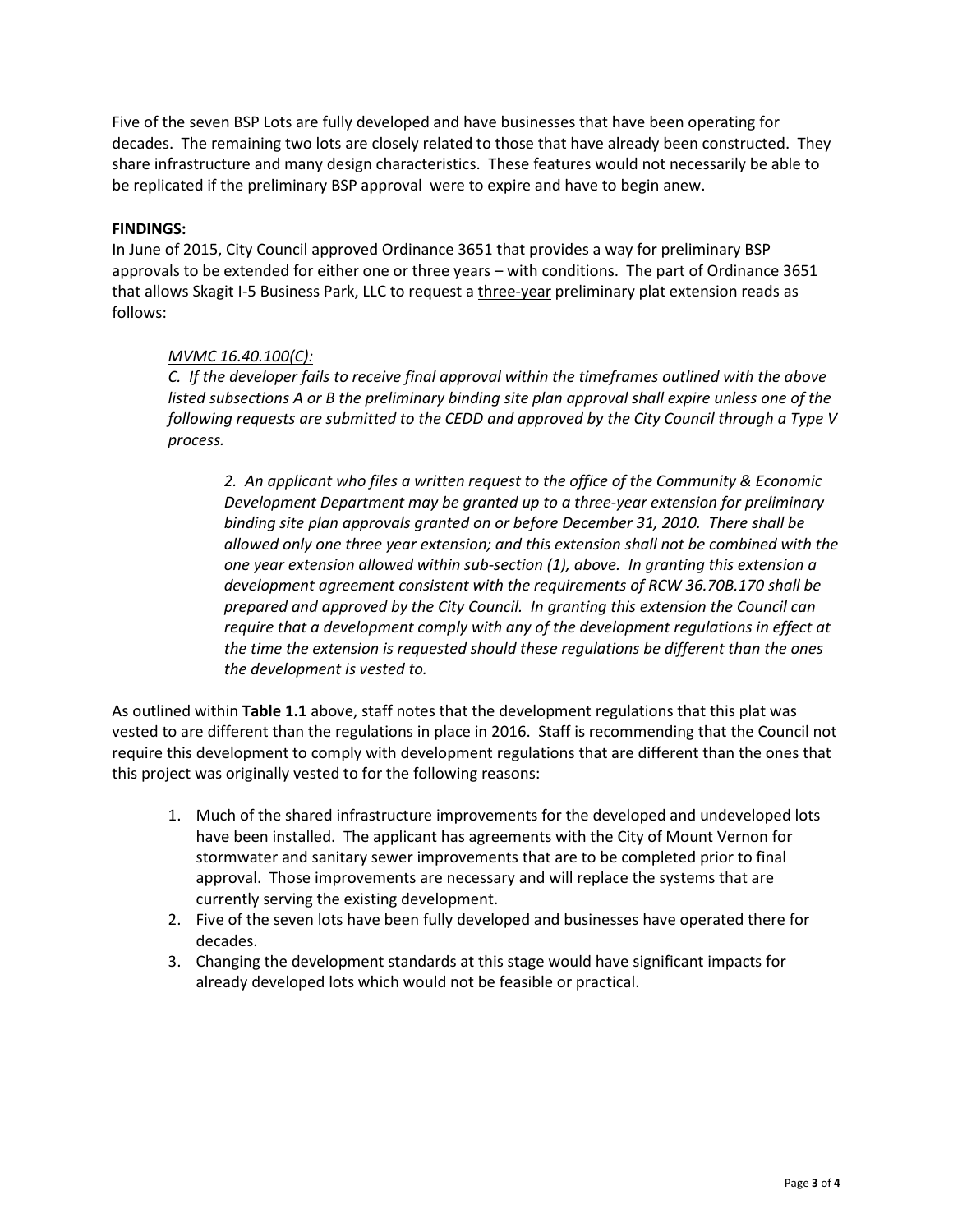## **RECOMMENDATION:**

Council move to authorize the Mayor to sign the accompanying Resolution that will extend the preliminary approval expiration period for three (3) years (i.e., from November 3, 2016 to November 4, 2019) for the Skagit I-5 Business Park Binding Site Plan, LU06-069.

## **ATTACHED:**

- Proposed Resolution for Council Consideration
- Proposed Development Agreement
	- o Exhibit A: Legal Description of the overall property
	- o Exhibit B Skagit I-5 Business Park BSP maps
	- o Exhibit C: Preliminary BSP Staff Report, LU06-069
- Engineering Review Comments dated April 7, 2010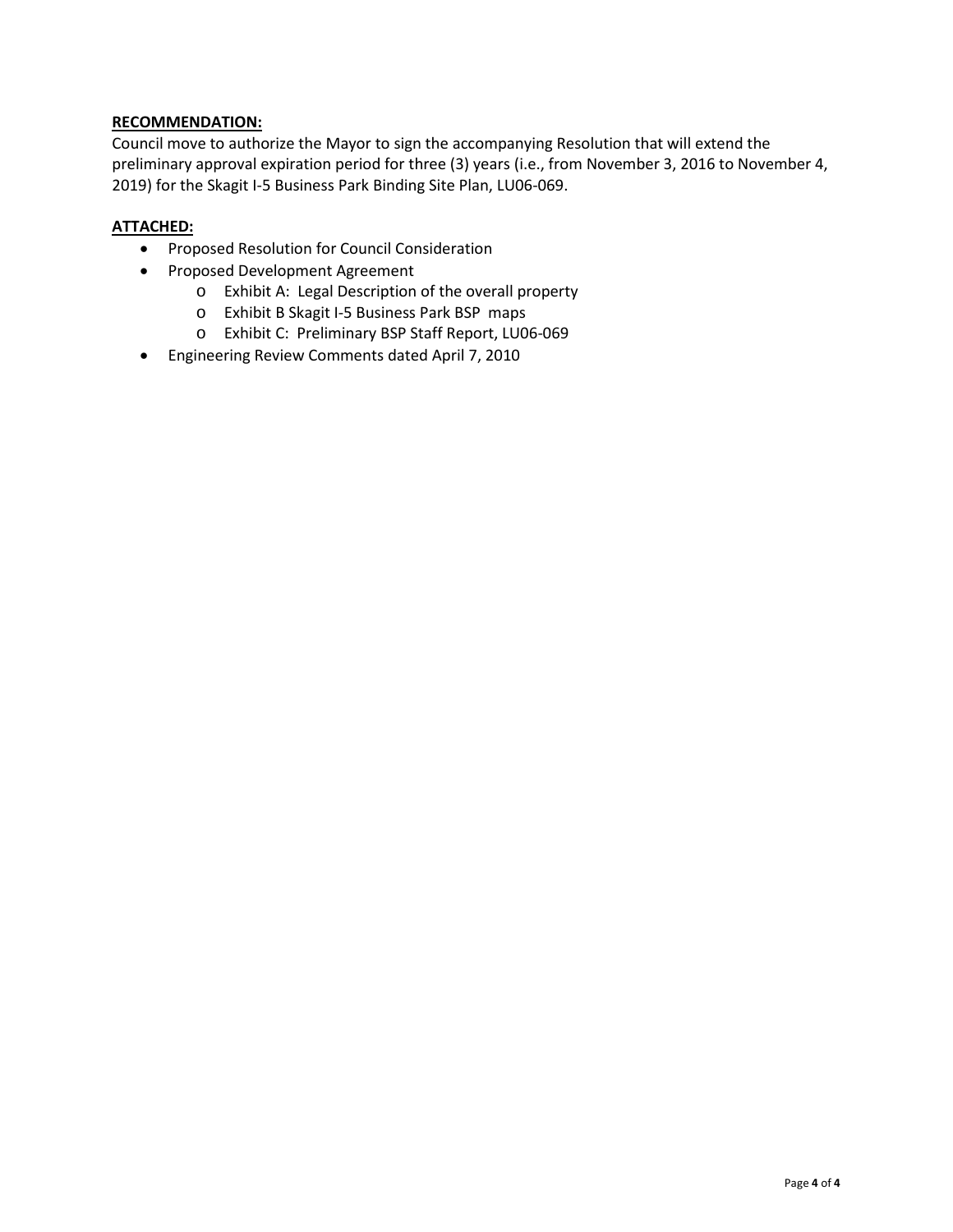#### **RESOLUTION NO.**

## **A RESOLUTION OF THE CITY OF MOUNT VERNON, WASHINGTON; ACCEPTING THE DEVELOPMENT AGREEMENT BETWEEN THE CITY OF MOUNT VERNON AND SKAGIT I-5 BUSINESS PARK LLC. TO EXTEND THE PRELIMINARY BINDING SITE PLAN APPROVAL FOR THE SKAGIT I-5 BUSINESS PARK (LU06-069)**

**WHEREAS**, the Washington State Legislature has authorized the execution of a development agreement between a local government and a person having ownership or control of real property within its jurisdiction (RCW 36.70B.170 (1)); and

**WHEREAS**, this Development Agreement by and between the City of Mount and the Developer (hereinafter the "Development Agreement"), relates to the development known as Skagit I-5 Business Park Binding Site Plan, File No. LU06-069; and

**WHEREAS**, the City Council approved Ordinance 3651 in June of 2015 providing a mechanism for the possible extension of preliminary approvals such as the Skagit I-5 Business Park Binding Site Plan; and

**WHEREAS**, the Developer has requested approval of a development agreement to extend the timeframe in which the development will have a valid preliminary plat approval consistent with MVMC 16.08.060(C) (2); and

**WHEREAS**, the City held a public hearing regarding the approval of this Development Agreement on December 14, 2016; and

**WHEREAS**, it is further deemed advisable to record the decisions reached by the Council through the adoption of this resolution; **NOW, THEREFORE,**

#### **BE IT RESOLVED BY THE CITY COUNCIL OF THE CITY OF MOUNT VERNON:**

- 1. The Recitals and General Provisions found within the accompanying Development Agreement are hereby adopted by reference as if they were fully set forth herein; and,
- 2. That the City of Mount Vernon will accept the accompanying Development Agreement and its associated exhibits.

**ADOPTED by the City Council of the City of Mount Vernon, Washington, and APPROVED by its Mayor, following a public hearing on the 14th day of December, 2016.**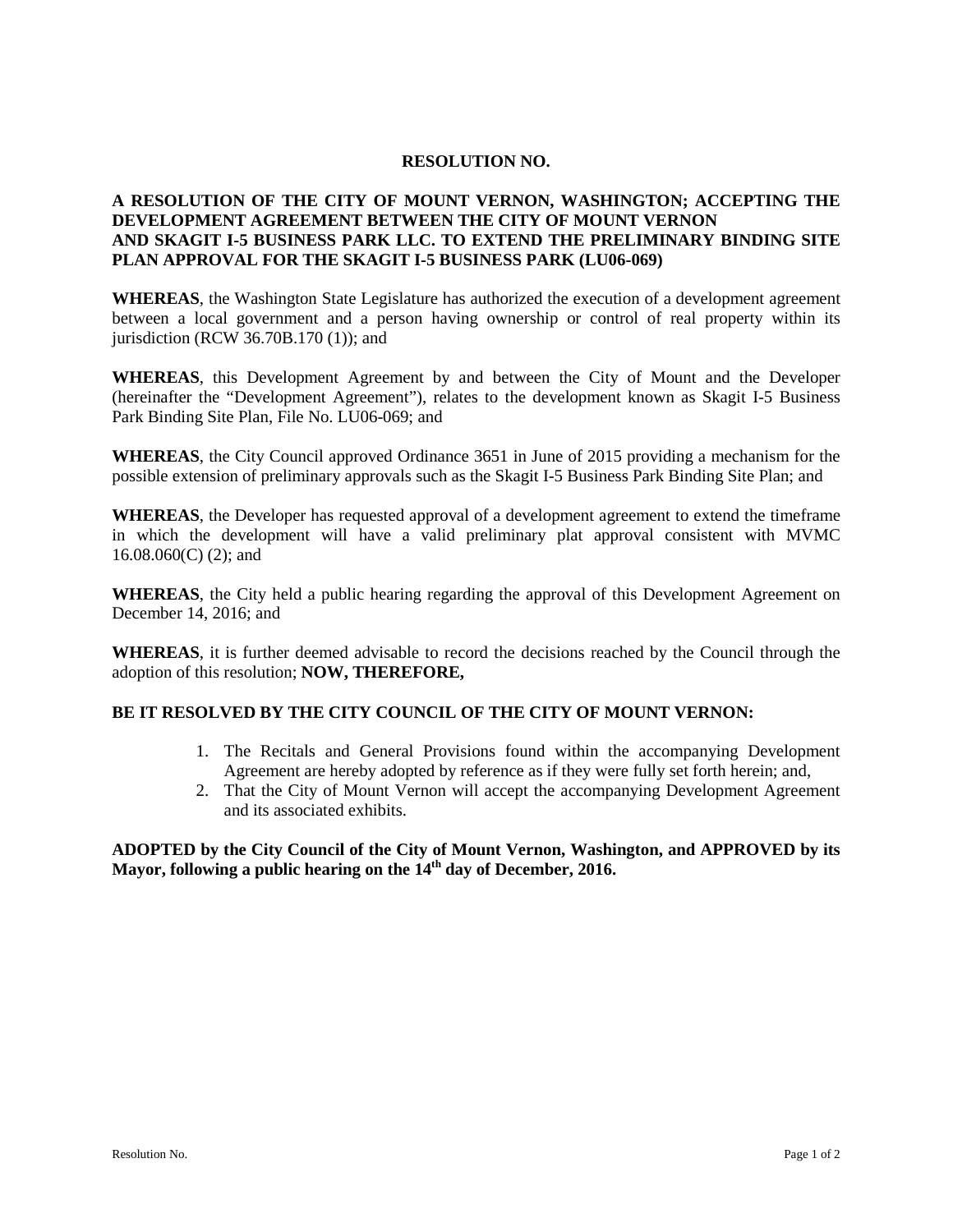**SIGNED IN AUTHENTICATION** this \_\_\_\_ day of December, 2016.

\_\_\_\_\_\_\_\_\_\_\_\_\_\_\_\_\_\_\_\_\_\_\_\_\_\_\_\_\_ Alicia D. Huschka, Finance Director

\_\_\_\_\_\_\_\_\_\_\_\_\_\_\_\_\_\_\_\_\_\_\_\_\_\_\_\_\_\_

Jill Boudreau, Mayor

Approved as to form:

Kevin Rogerson, City Attorney

\_\_\_\_\_\_\_\_\_\_\_\_\_\_\_\_\_\_\_\_\_\_\_\_\_\_\_\_\_\_\_\_\_\_\_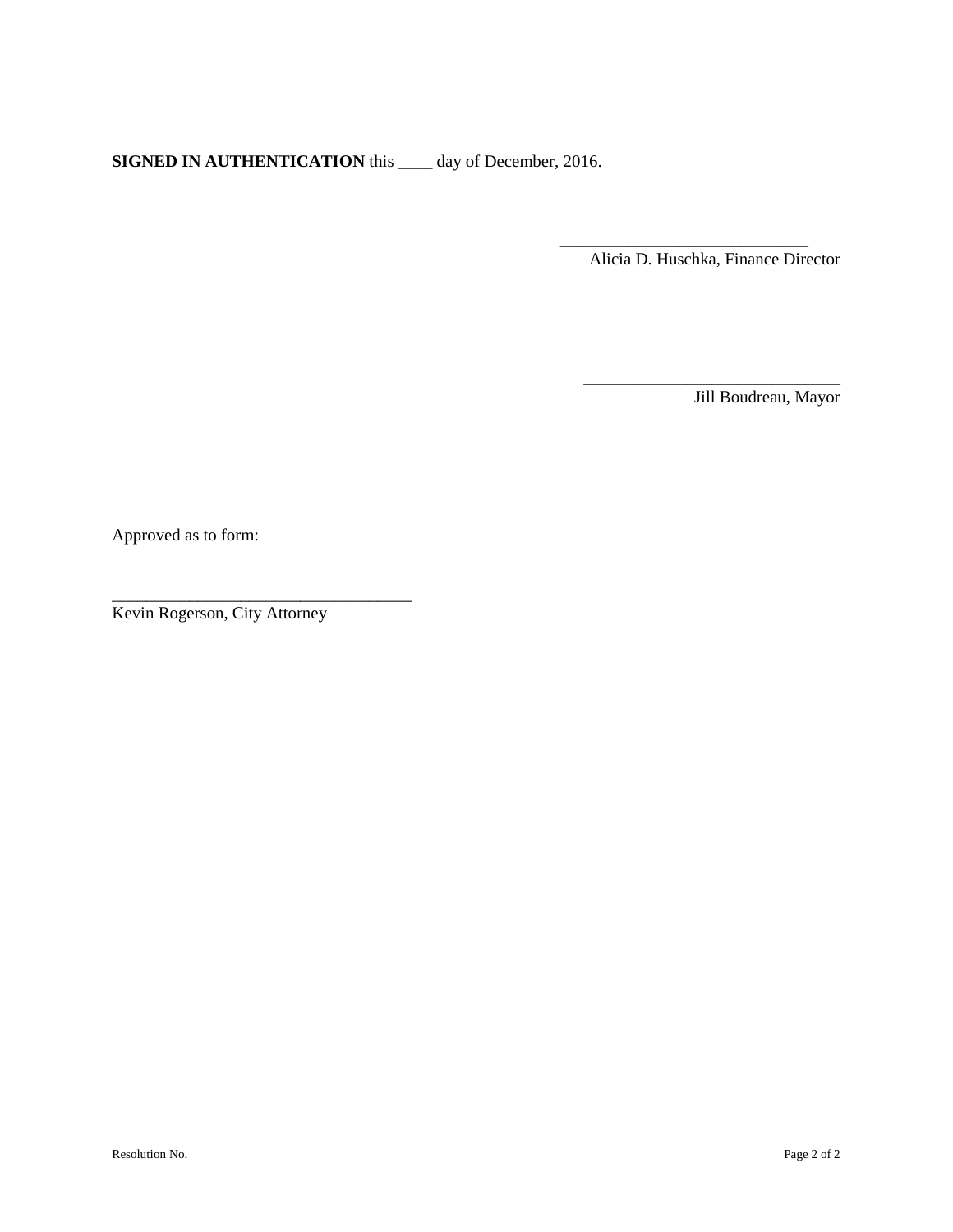Upon Recording Please Return To: City of Mount Vernon PO Box 809 910 Cleveland Avenue Mount Vernon, WA 98273

### **DEVELOPMENT AGREEMENT BY AND BETWEEN THE CITY OF MOUNT VERNON AND SKAGIT I-5 BUSINESS PARK, LLC. TO EXTEND THE PRELIMINARY BINDING SITE PLAN VALIDITY TIMEFRAME FOR THE SKAGIT I-5 BUSINESS PARK BINDING SITE PLAN**

THIS DEVELOPMENT AGREEMENT is made and entered into this \_\_\_\_\_ day of December, 2016, by and between the City of Mount Vernon, a non-charter, optional code Washington municipal corporation, hereinafter the "City," and Skagit I-5 Business Park LLC a Washington Limited Liability Corporation with William J Youngsman as Managing Member and is organized under the laws of the State of Washington hereinafter the "Developer."

#### **RECITALS**

WHEREAS, the Washington State Legislature has authorized the execution of a development agreement between a local government and a person having ownership or control of real property within its jurisdiction (RCW 36.70B.170 (1)); and

WHEREAS, a development agreement must set forth the development standards and other provisions that shall apply to, govern and vest a development, use and mitigation of the development of the real property for the duration specified in the agreement (RCW 36.70B.170(1)); and

WHEREAS, for the purposes of this development agreement, "development standards" includes, but is not limited to, all of the standards listed in RCW 36.70B.170 (3); and

WHEREAS, a development agreement must be consistent with the applicable development regulations adopted by a local government planning under chapter 36.70A RCW (RCW 36.70B.170 (1)); and

WHEREAS, development agreements can establish mitigation measures, development conditions, phasing, and other appropriate development requirements or procedures (RCW 36.70B.170 (3) (c), (g), (h), (j)); and

WHEREAS, this Development Agreement by and between the City of Mount Vernon and the Developer (hereinafter the "Development Agreement"), relates to the development known as Skagit I-5 Business Park Binding Site Plan, File No. LU06-069; and

WHEREAS, the Skagit I-5 Business Park development is located at 3302 Cedardale Road. The Skagit County Assessor identifies the site with the following parcel number: P116856 (hereinafter referred to as the "Property"); and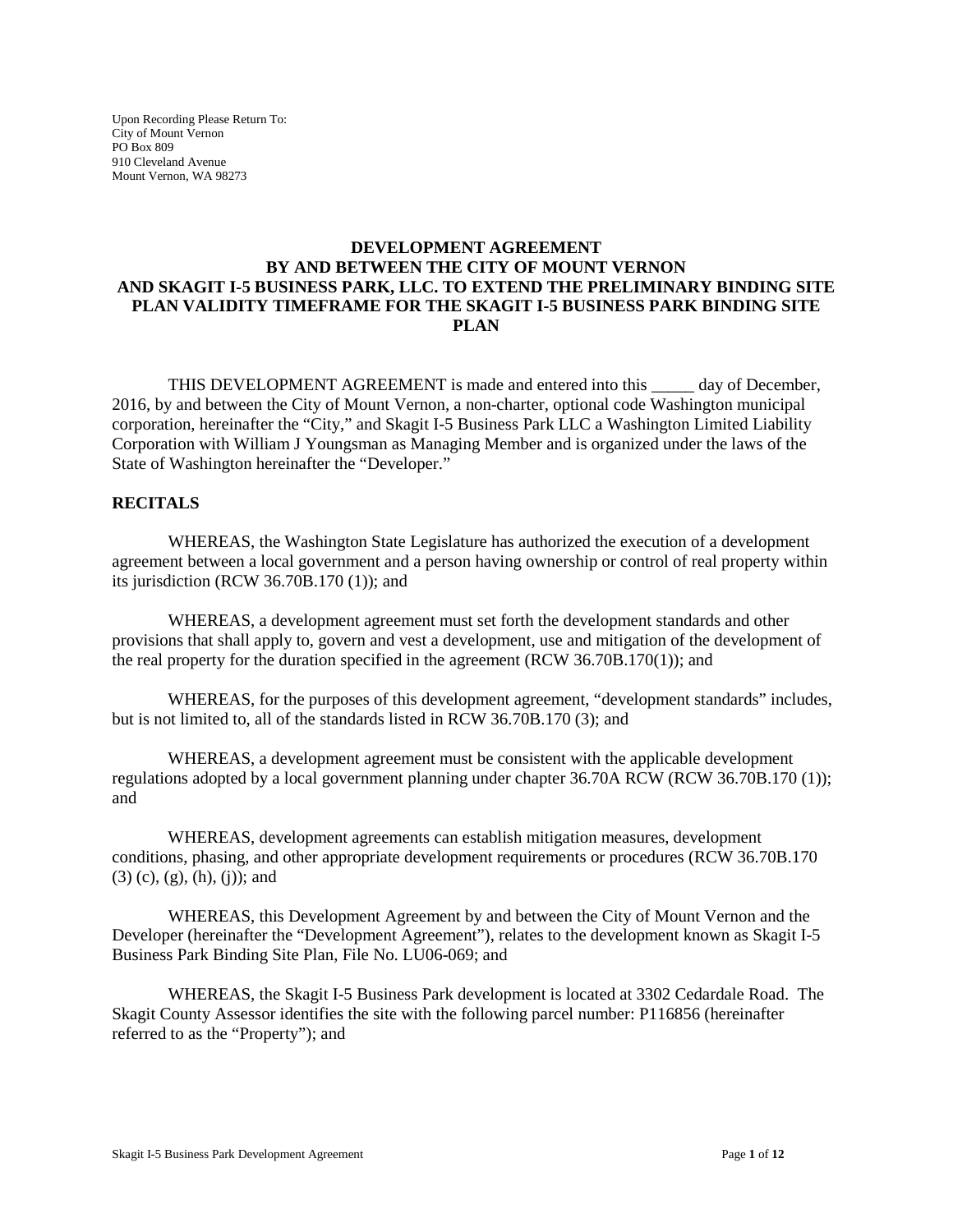WHEREAS, the City Council approved Ordinance 3651 in June of 2015 providing a mechanism for the possible extension of preliminary approvals such as the Skagit I-5 Business Park Binding Site Plan; and

WHEREAS, the Developer has requested approval of a development agreement to extend the timeframe in which the development will have a valid preliminary plat approval consistent with MVMC 16.08.060(C) (2); and

NOW, THEREFORE, the parties hereto agree as follows:

#### **GENERAL PROVISIONS**

**Section 1.** *The Development.* The development named Skagit I-5 Business Park received preliminary binding site plan approval in November of 2006. The State Legislature amended the RCWs pertaining to preliminary plat expiration a number of times. The net effect of all of these actions was an expiration date of November 3, 2016. The development consists of 7 commercial binding site plan lots over an approximate 12.2 acre site. Five of the seven proposed lots have been developed with buildings and uses ranging from retail, office, distribution, church, and medical services. The first four buildings were approved in 1994 and the fifth was approved in 1998. The Binding Site Plan approval anticipates another 80,000 square feet of building space to be developed on the two remaining lots on the eastern portion of the site.

**Section 2.** *The Subject Property.* The Project site is legally described in Exhibit A, attached hereto and incorporated herein by this reference.

**Section 3.** *Definitions.* As used in this Development Agreement, the following terms, phrases and words shall have the meanings and be interpreted as set forth in this Section.

- A. "Adopting Resolution" means the Resolution which approves this Development Agreement, as required by RCW 36.70B.200.
- B. "Council" means the duly elected legislative body governing the City of Mount Vernon.
- C. "Director" means the City's Community and Economic Development Director or Public Works Director.
- D. "Effective Date" means the effective date of the Adopting Resolution.
- E. "Existing Land Use Regulations" means the ordinances adopted by the City Council of Mount Vernon in effect on the Effective Date, including the adopting ordinances that govern the permitted uses of land, the density and intensity of use, and the design, improvement, construction standards and specifications applicable to the development of the Subject Property, including, but not limited to the Comprehensive Plan, the City's Official Zoning Map and development standards, the Design Manual, the Public Works Standards, SEPA, Concurrency Ordinance, and all other ordinances, codes, rules and regulations of the City establishing subdivision standards, park regulations, building standards. Existing Land Use Regulation does not include non-land use regulations, which includes taxes and impact fees.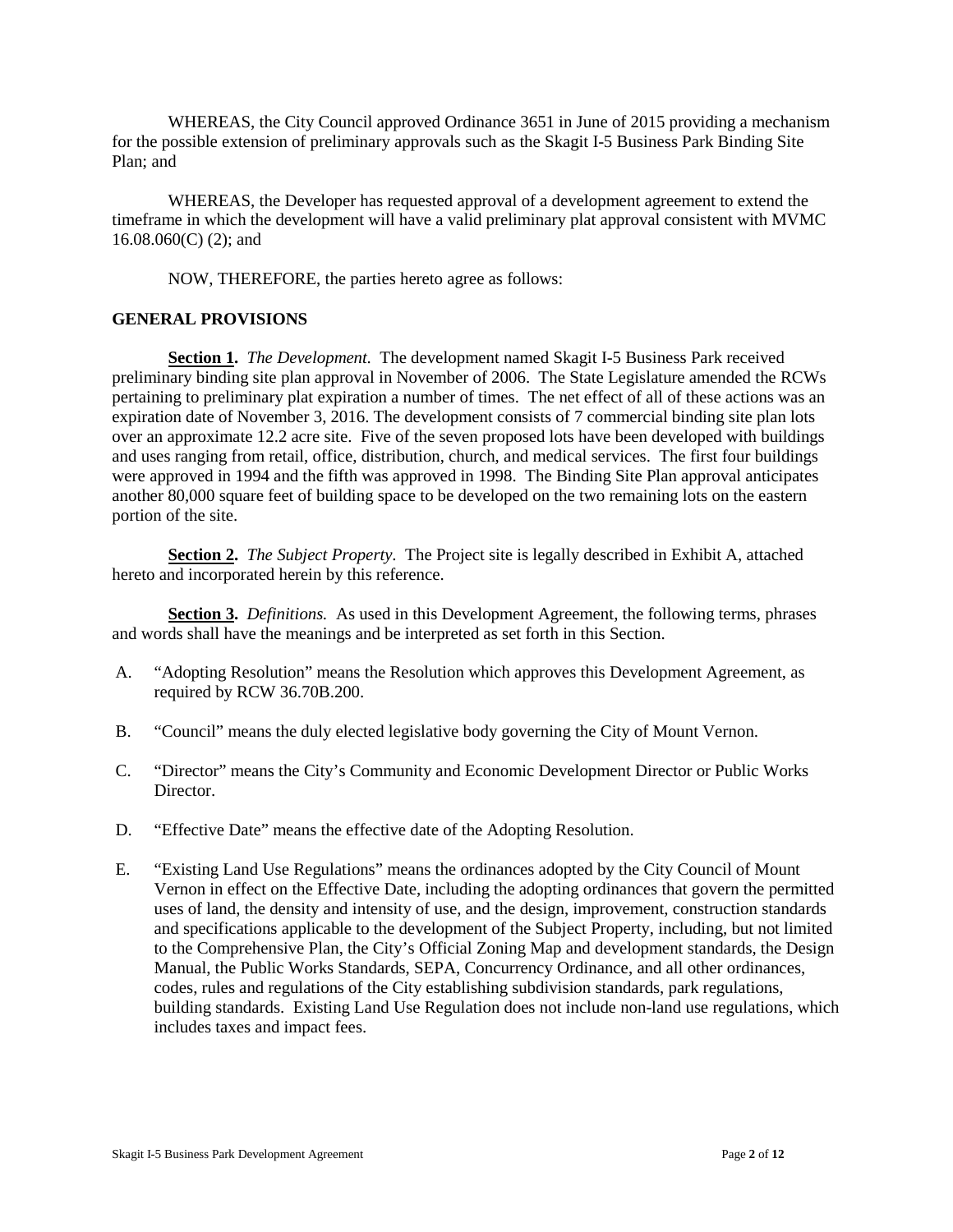- F. "Landowner" means the party who has acquired any portion of the Subject Property from the Developer who, unless otherwise released as provided in this Agreement, shall be subject to the applicable provisions of this Agreement. The "Developer" is identified in Section 5 of this Agreement.
- G. "Project" means the anticipated development of the Subject Property, as specified in Section 1 and as provided for in all associated permits/approvals, and all incorporated exhibits.

**Section 4.** *Exhibits.* Exhibits to this Agreement are as follows:

Exhibit A – Legal description of the Subject Property.

Exhibit B – Map showing the proposed Skagit I-5 Business Park Binding Site Plan

Exhibit C – Administrative Report and Decision Skagit I-5 Business Park Preliminary Binding Site Plan (LU06-069).

**Section 5.** *Parties to Development Agreement*. The parties to this Agreement are:

- A. The "City" is the City of Mount Vernon, PO Box 809, 910 Cleveland Avenue, Mount Vernon, WA 98273.
- B. The "Developer" or Owner is a private enterprise which owns the Subject Property in fee, and whose principal office is located at 2248 NW190 Place, Shoreline, WA 98177.
- C. The "Landowner." From time to time, as provided in this Agreement, the Developer may sell or otherwise lawfully dispose of a portion of the Subject Property to a Landowner who, unless otherwise released, shall be subject to the applicable provisions of this Agreement related to such portion of the Subject Property.
- D. Project is a Private Undertaking. It is agreed among the parties that the Project is a private development and that the City has no interest therein except as authorized in the exercise of its governmental functions.

**Section 6.** *Term of Agreement.* This Agreement shall commence upon the effective date of the Adopting Resolution approving this Agreement, and shall continue in force as outlined within Section 9; or unless terminated as provided herein. Following termination or expiration, this Agreement shall have no force and effect.

**Section 7.** *Preliminary Plat Timeline Extension.*

A. Preliminary Plat Time Limitations. RCW 58.17.140(3) (b) states that: "a final plat meeting all requirements of this chapter shall be submitted to the legislative body of the city, town, or county for approval within ten years of the date of preliminary plat approval if the project is not subject to requirements adopted under chapter 90.58 RCW and the date of preliminary plat approval is on or before December 31, 2007 ...". The development received preliminary plat approval on November 3, 2006. The State Legislature amended the RCWs pertaining to preliminary plat expiration a number of times. The net effect of all of these actions was an expiration date of November 3, 2016.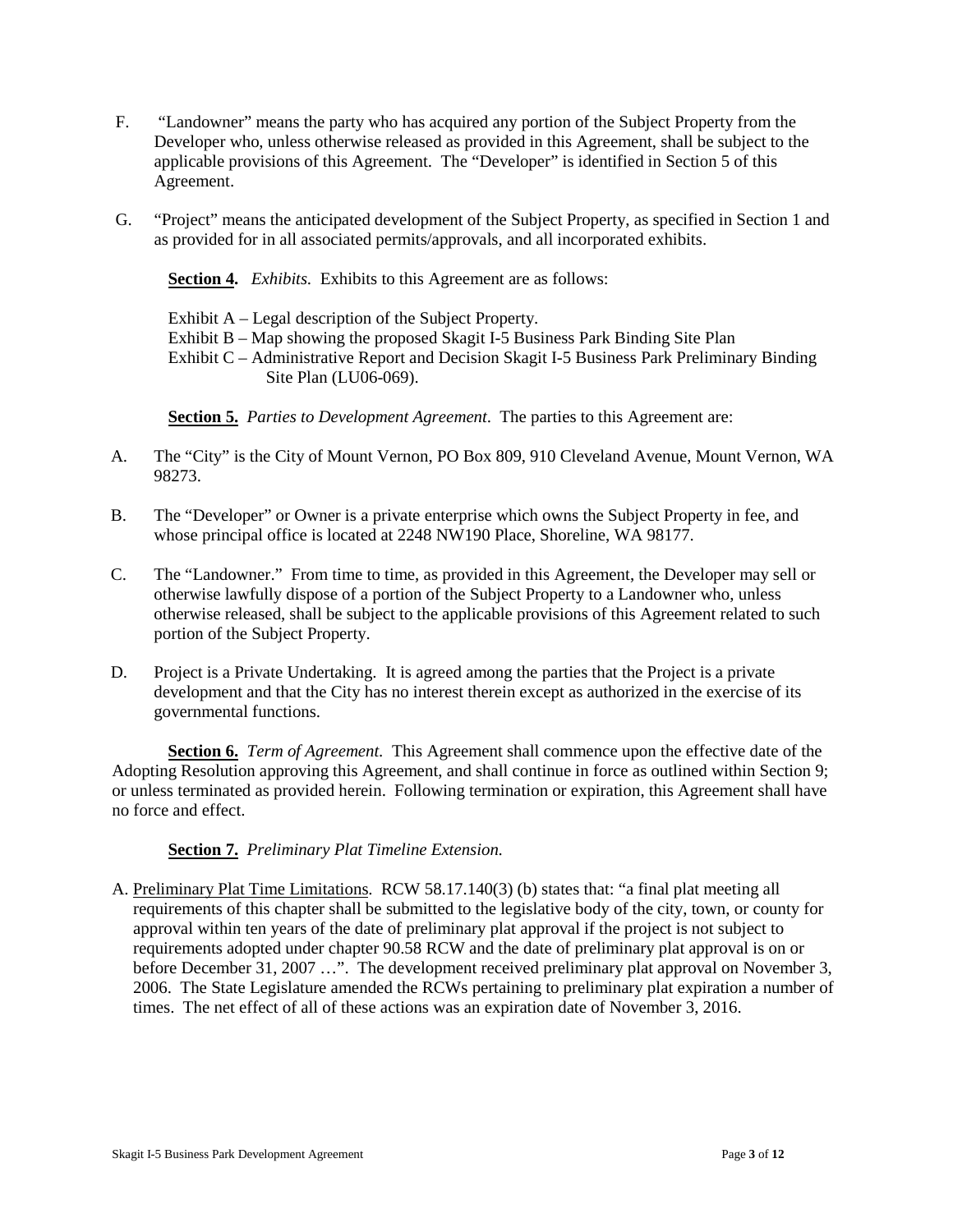- B. 2015 MVMC Amendment Related to Preliminary Plat Timeframes. In June of 2015, the Mount Vernon City Council approved amendments to Mount Vernon Municipal Code (MVMC) 16.40.100(C)(2) providing a way that preliminary plat approvals can be extended for three-years "upon a showing that they have attempted in good faith to submit the final plat within the required period…" In granting an extension the Council can require that a development comply with any of the development regulations in effect at the time the extension is requested should these regulations be different than the ones the development is vested to".
- C. Considerations for Preliminary Plat Extension. The City has determined, with the approval of this Development Agreement, that the development regulations that the development is currently subject to shall remain the same until this Agreement is terminated, as outlined in Section 9, below.
- D. Newly Authorized Preliminary Plat Expiration Date. The City Council with the approval of Resolution concurs with the staff findings outlined above in subsection  $(\tilde{C})$  and is extending the preliminary plat validity timeline **from** November 3, 2016 **to** November 4, 2019.
- E. All Other Requirements Not Modified. This development agreement does not change or alter any other approval that the development is subject to; including, but not limited to: the conditions of the Administrative Report and Decision or the mitigation measures imposed through the SEPA process.

## **Section 8. Default.**

- A. Subject to extensions of time by mutual consent in writing, failure or delay by either party or Landowner not released from this Agreement, to perform any term or provision of this Agreement shall constitute a default. In the event of alleged default or breach of any terms or conditions of this Agreement, the party alleging such default or breach shall give the other party or Landowner not less than thirty (30) days notice in writing, specifying the nature of the alleged default and the manner in which said default may be cured. During this thirty (30) day period, the party or Landowner charged shall not be considered in default for purposes of termination or institution of legal proceedings.
- B. After notice and expiration of the thirty (30) day period, if such default has not been cured or is not being diligently cured in the manner set forth in the notice, the other party or Landowner to this Agreement may, at its option, institute legal proceedings pursuant to this Agreement. In addition, the City may decide to file an action to enforce the City's Codes, and to obtain penalties and costs as provided in the Mount Vernon Municipal Code for violations of this Development Agreement and the Code.

**Section 9. Termination.** This Agreement shall expire and/or terminate and be of no further force at such time as the final Binding Site Plan for the I-5 Business Park is approved by the City of Mount Vernon and recorded with the Skagit County Auditor or **November 4, 2019** whichever comes first.

**Section 10. Effect upon Termination on Developer Obligations.** Termination of this Agreement as to the Developer of the Subject Property or any portion thereof shall not affect any of the Developer's obligations to comply with the City Comprehensive Plan and the terms and conditions or any applicable zoning code(s) or subdivision map or other land use entitlements approved with respect to the Subject Property, any other conditions of any other development specified in the Agreement to continue after the termination of this Agreement or obligations to pay assessments, liens, fees or taxes.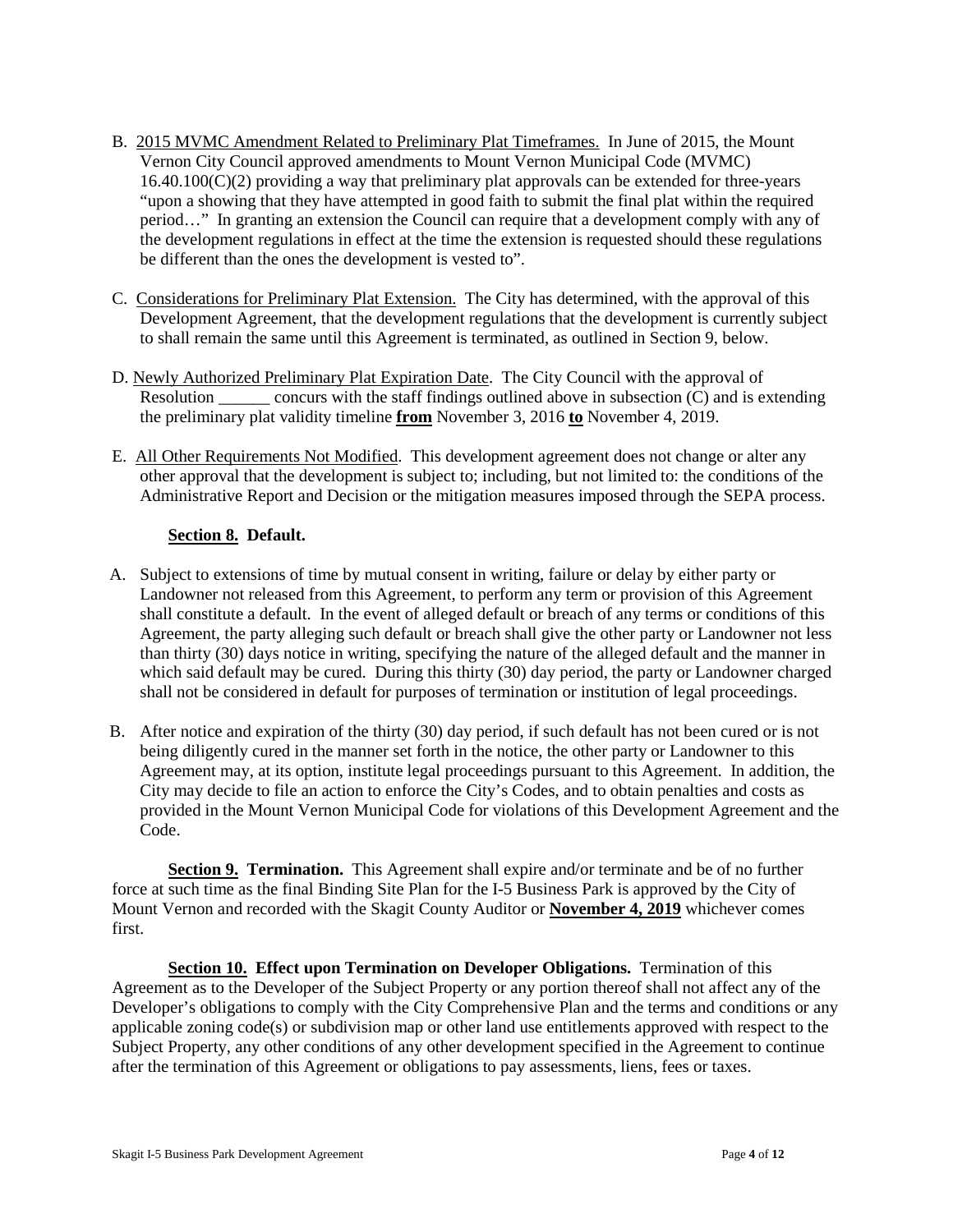**Section 11. Assignment and Assumption***.* The Developer shall have the right to sell, assign or transfer this Agreement with all their rights, title and interests, and delegate its duties therein to any person, firm or corporation at any time during the term of this Agreement. Developer shall provide the City with written notice of any intent to sell, assign, or transfer all or a portion of the Subject Property, at least 30 days in advance of such action.

**Section 12. Covenants Running with the Land.** The conditions and covenants set forth in this Agreement and incorporated herein by the Exhibits shall run with the land and the benefits and burdens shall bind and inure to the benefit of the parties. The Developer, Landowner and every purchaser, assignee or transferee of an interest in the Subject Property, or any portion thereof, shall be obligated and bound by the terms and conditions of this Agreement, and shall be the beneficiary thereof and a party thereto, but only with respect to the Subject Property, or such portion thereof, sold, assigned or transferred to it. Any such purchaser, assignee or transferee shall observe and fully perform all of the duties and obligations of a Developer contained in this Agreement, as such duties and obligations pertain to the portion of the Subject Property sold, assigned or transferred to it.

**Section 13. Notices.** Notices, demands, correspondence to the City and Developer shall be sufficiently given if dispatched by pre-paid first-class mail to the addresses of the parties as designated in Section 5. Notice to the City shall be to the attention of both the City Community & Economic Development Director and the City Attorney. Notices to subsequent Landowners shall be required to be given by the City only for those Landowners who have given the City written notice of their address for such notice. The parties hereto may, from time to time, advise the other of new addresses for such notices, demands or correspondence.

**Section 14. Applicable Law and Attorneys' Fees.** This Agreement shall be construed and enforced in accordance with the laws of the State of Washington. If litigation is initiated to enforce the terms of this Agreement, the prevailing party shall be entitled to recover its reasonable attorneys' fees and costs from the non-prevailing party. Venue for any action shall lie in Skagit County Superior Court or the U.S. District Court for Western Washington.

**Section 15. Severability.** If any phrase, provision or section of this Agreement is determined by a court of competent jurisdiction to be invalid or unenforceable, or if any provision of this Agreement is rendered invalid or unenforceable according to the terms of any statute of the State of Washington which became effective after the effective date of the ordinance adopting this Development Agreement, and either party in good faith determines that such provision or provisions are material to its entering into this Agreement, that party may elect to terminate this Agreement as to all of its obligations remaining unperformed.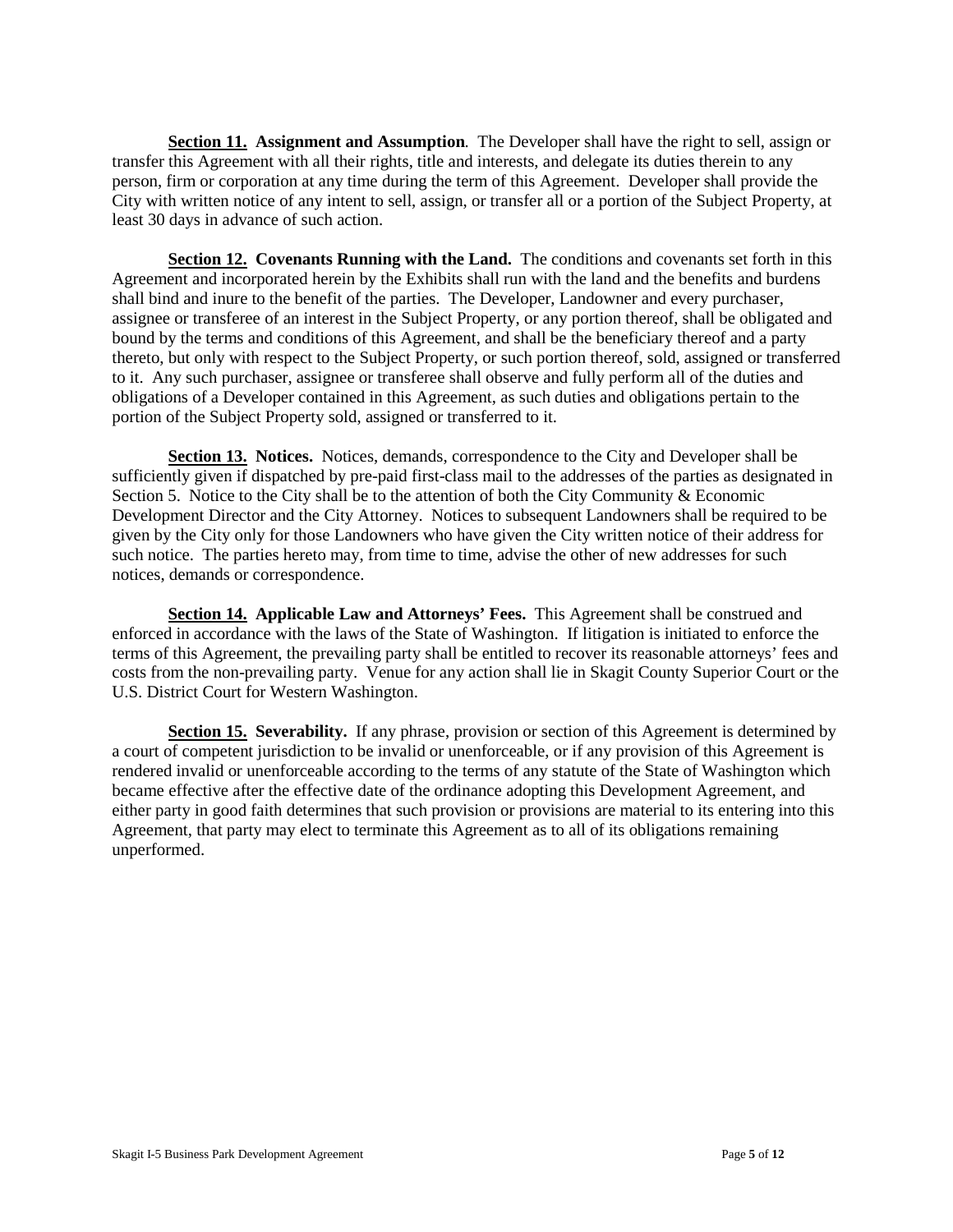**IN WITNESS WHEREOF**, the parties hereto have caused this Development Agreement to be executed as of the dates set forth below:

**SIGNED AND APPROVED** this \_\_\_\_ day of \_\_\_\_\_\_\_\_\_\_\_\_\_\_\_\_\_\_\_\_\_\_\_\_, 2016

**OWNER/DEVELOPER:** William J. Youngsman,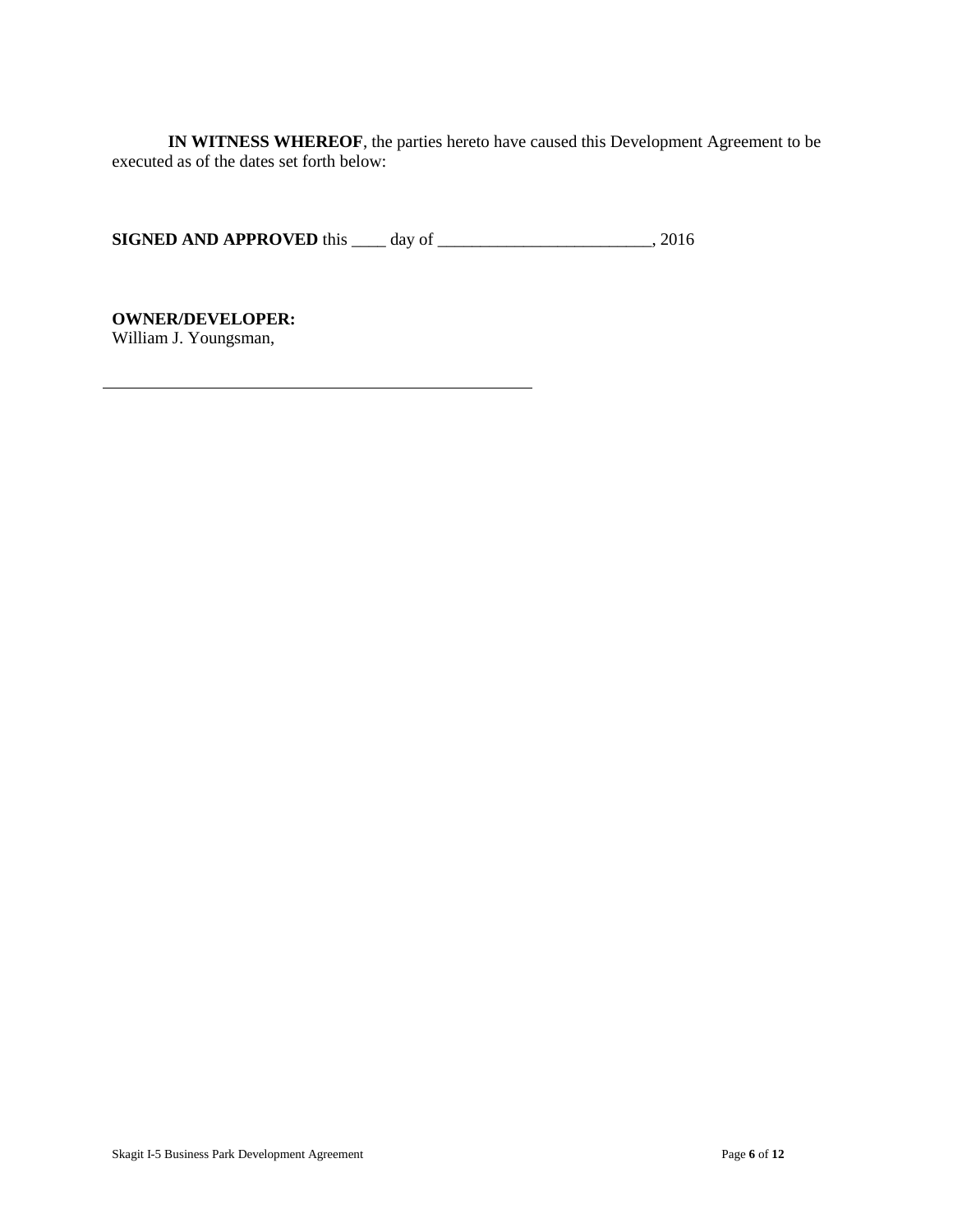## **CITY OF MOUNT VERNON:**

By \_\_\_\_\_\_\_\_\_\_\_\_\_\_\_\_\_\_\_\_\_\_\_\_\_\_\_ Jill Boudreau, Mayor

Attest:

 $\overline{\phantom{a}}$  ,  $\overline{\phantom{a}}$  ,  $\overline{\phantom{a}}$  ,  $\overline{\phantom{a}}$  ,  $\overline{\phantom{a}}$  ,  $\overline{\phantom{a}}$  ,  $\overline{\phantom{a}}$  ,  $\overline{\phantom{a}}$  ,  $\overline{\phantom{a}}$  ,  $\overline{\phantom{a}}$  ,  $\overline{\phantom{a}}$  ,  $\overline{\phantom{a}}$  ,  $\overline{\phantom{a}}$  ,  $\overline{\phantom{a}}$  ,  $\overline{\phantom{a}}$  ,  $\overline{\phantom{a}}$ 

Alicia D. Huschka, Finance Director

Approved as to form:

Kevin Rogerson, City Attorney

\_\_\_\_\_\_\_\_\_\_\_\_\_\_\_\_\_\_\_\_\_\_\_\_\_\_\_\_\_\_\_\_\_\_\_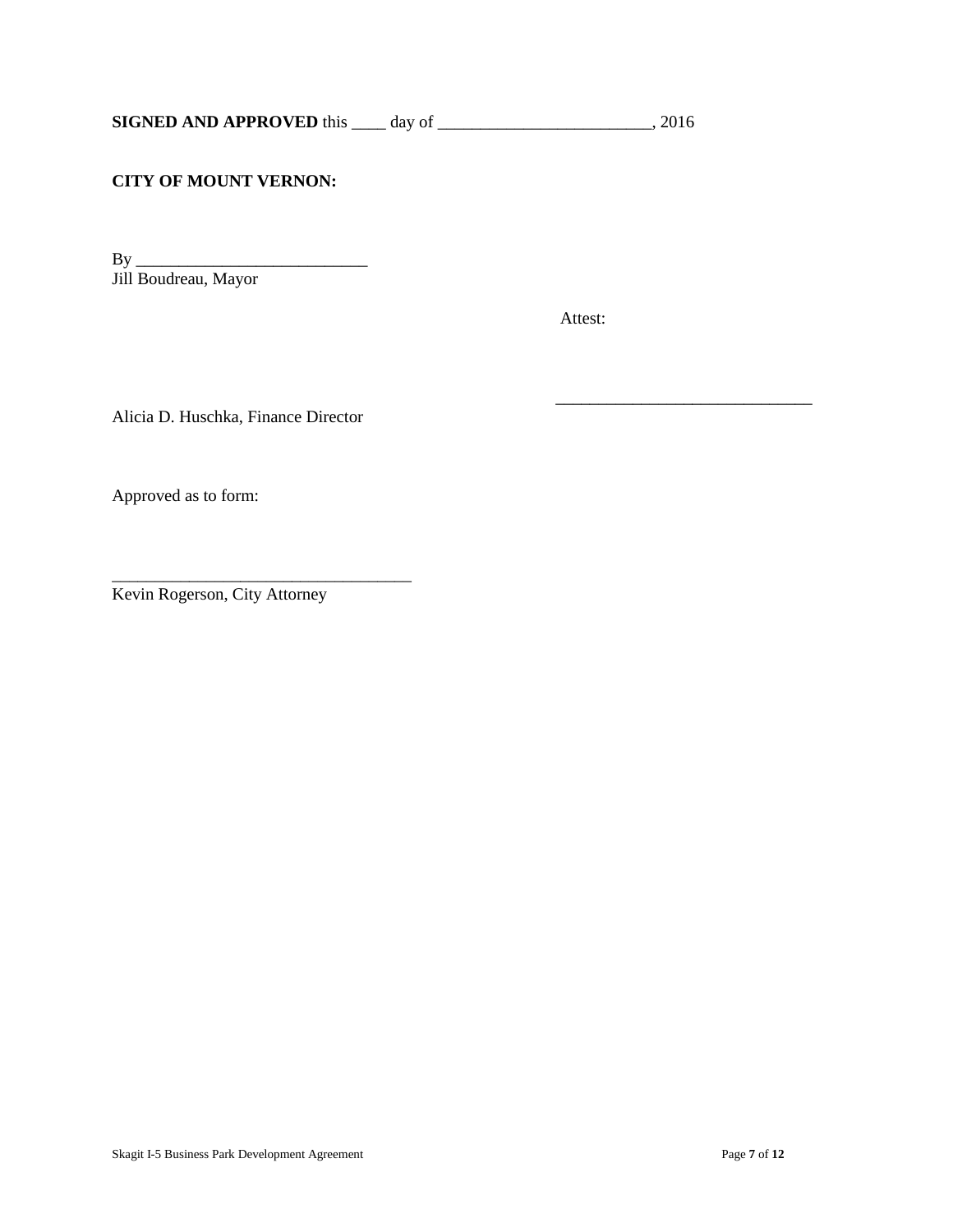## STATE OF WASHINGTON  $\left\{\right.}$  ss. COUNTY OF SKAGIT

I certify that I know or have satisfactory evidence that **William J Youngsman** is the person who appeared before me, and said person acknowledged that he signed this instrument, on oath stated that he was authorized to execute the instrument and acknowledged it as the **of Skagit I-5 Business Park, LLC.**, to be the free and voluntary act and deed of said company, for the uses and purposes therein mentioned.

Given under my hand and official seal this \_\_\_\_\_\_ day of December 2016.

(SEAL)

| <b>Notary Public</b>   |  |
|------------------------|--|
| Residing at            |  |
| My appointment expires |  |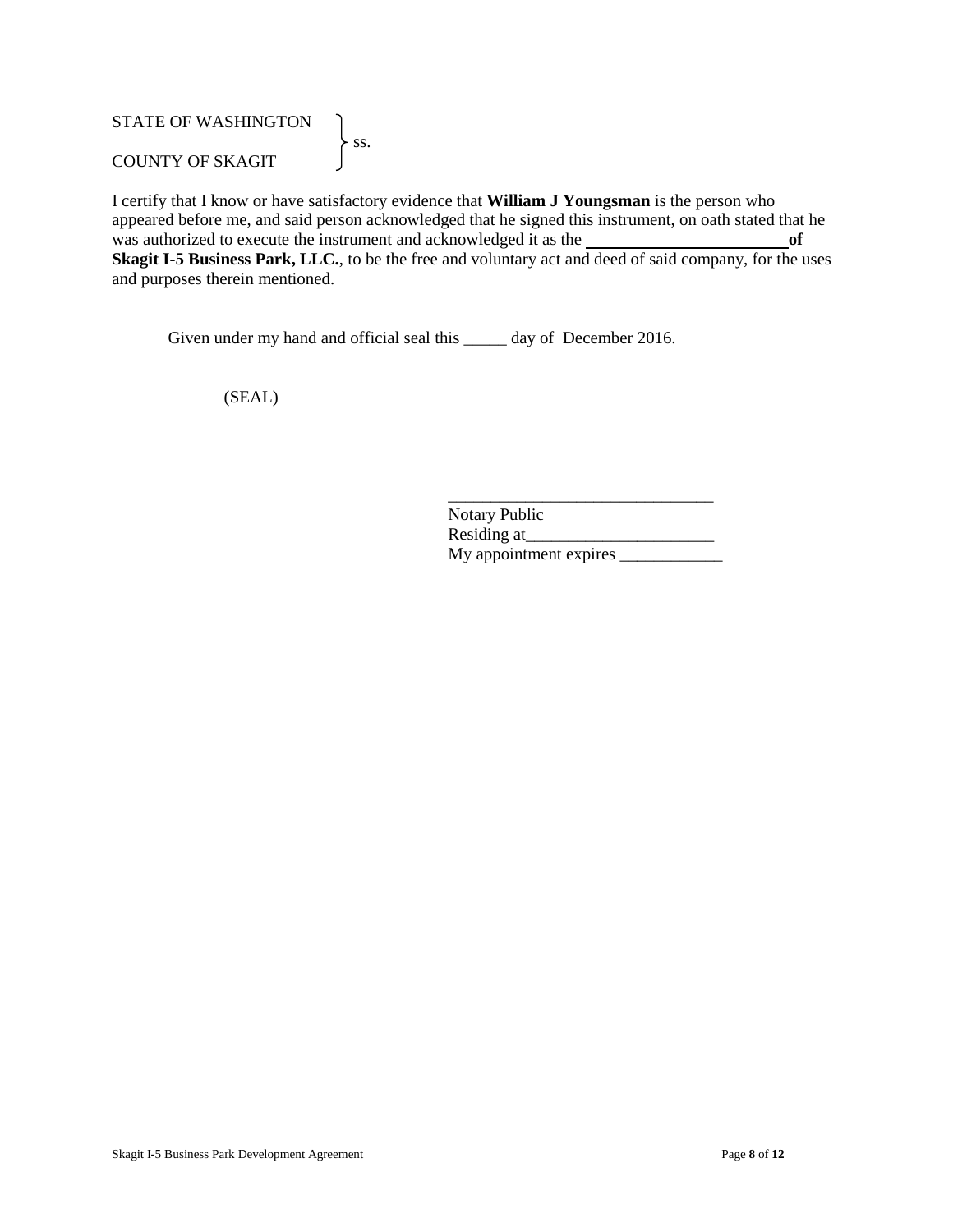## **EXHIBIT A**

## **Legal Description of Property**

Lot 9W, "AMENDMENT TO RED HAWK ESTATES", as recorded July 26, 2005, under Skagit County Auditor's File No. 200507260199.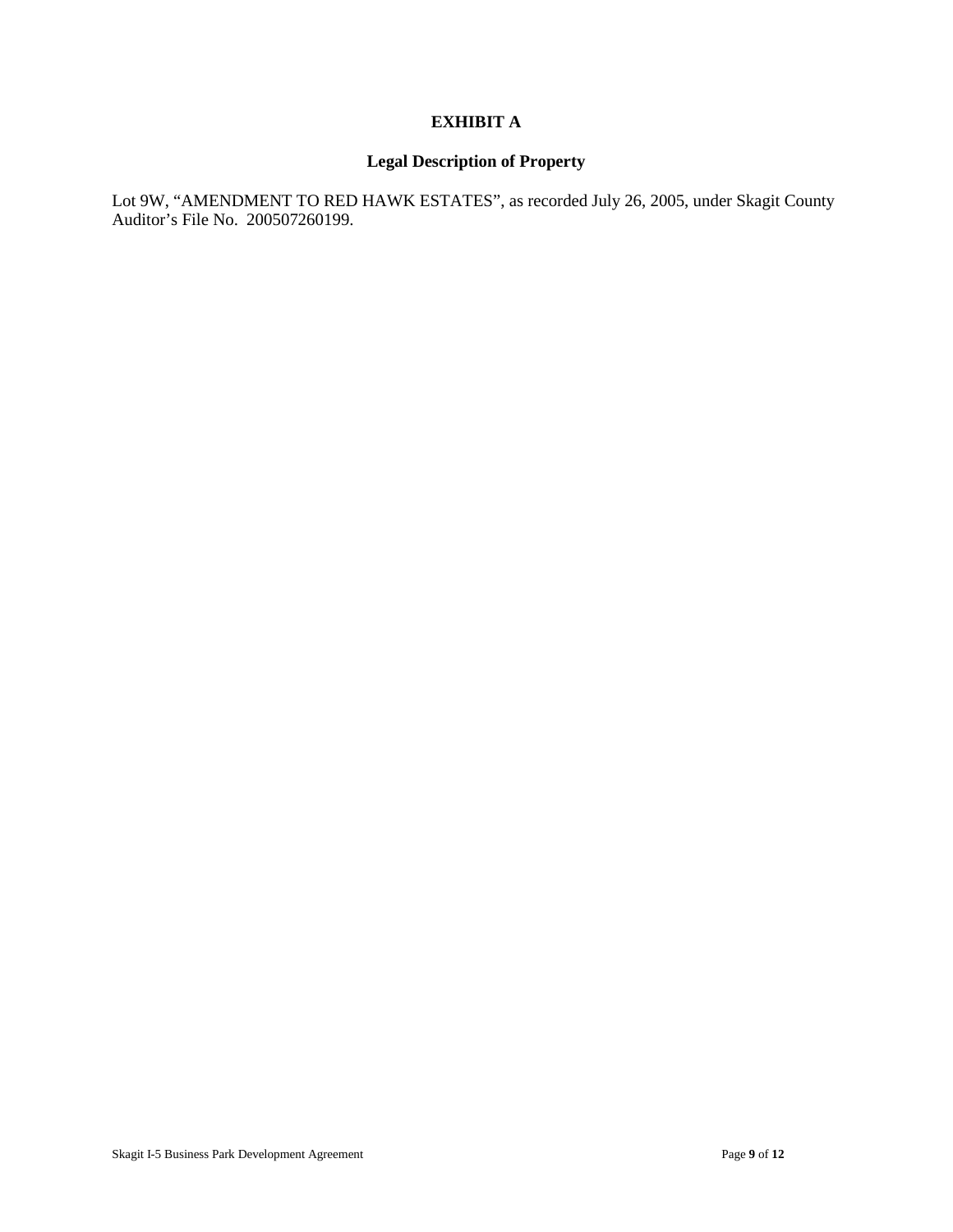## **EXHIBIT B**

Maps showing the proposed Skagit I-5 Business Park Binding Site Plan development (for illustrative purposes only)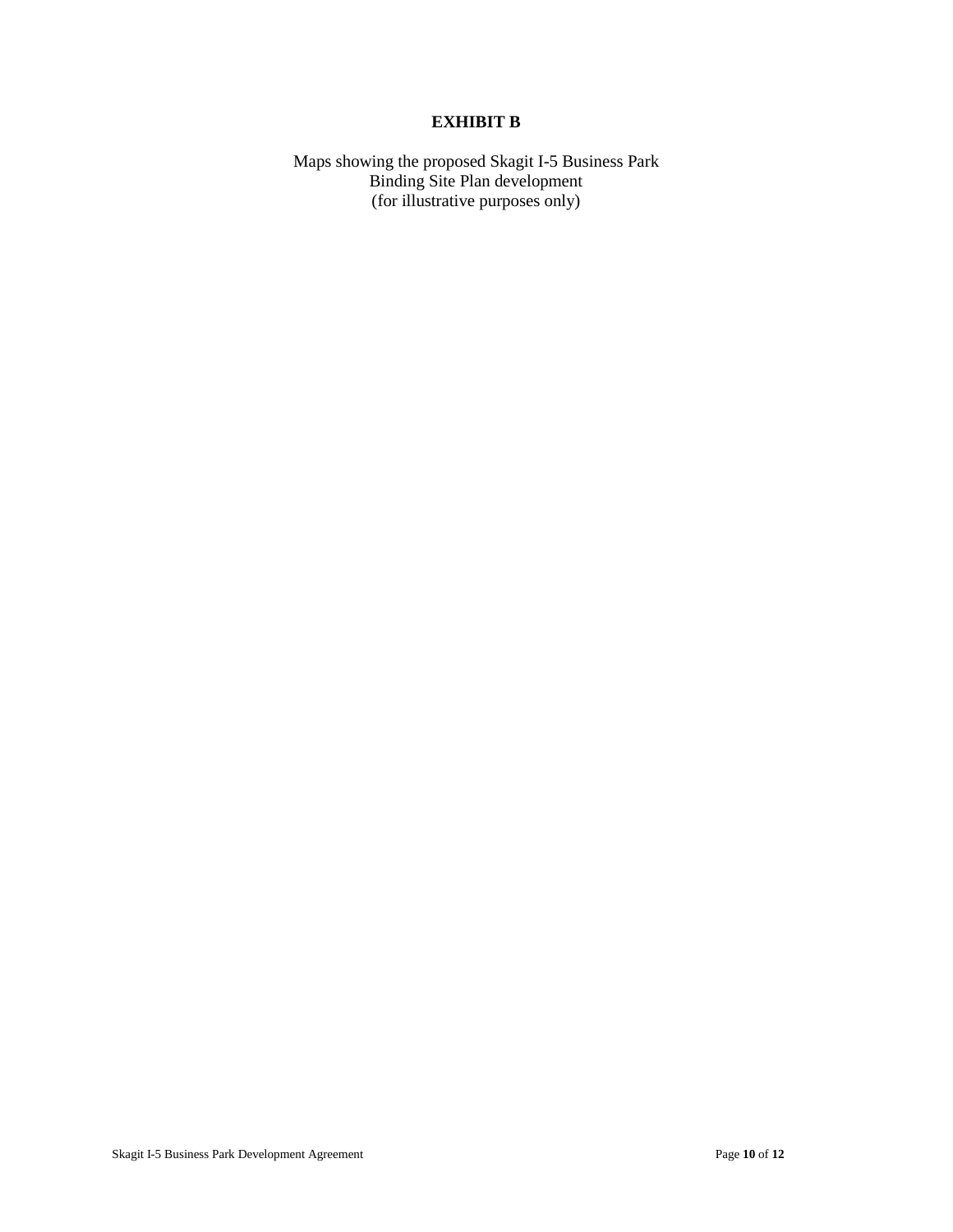

PDF Created with deskPDF PDF Writer - Trial :: http://www.docudesk.com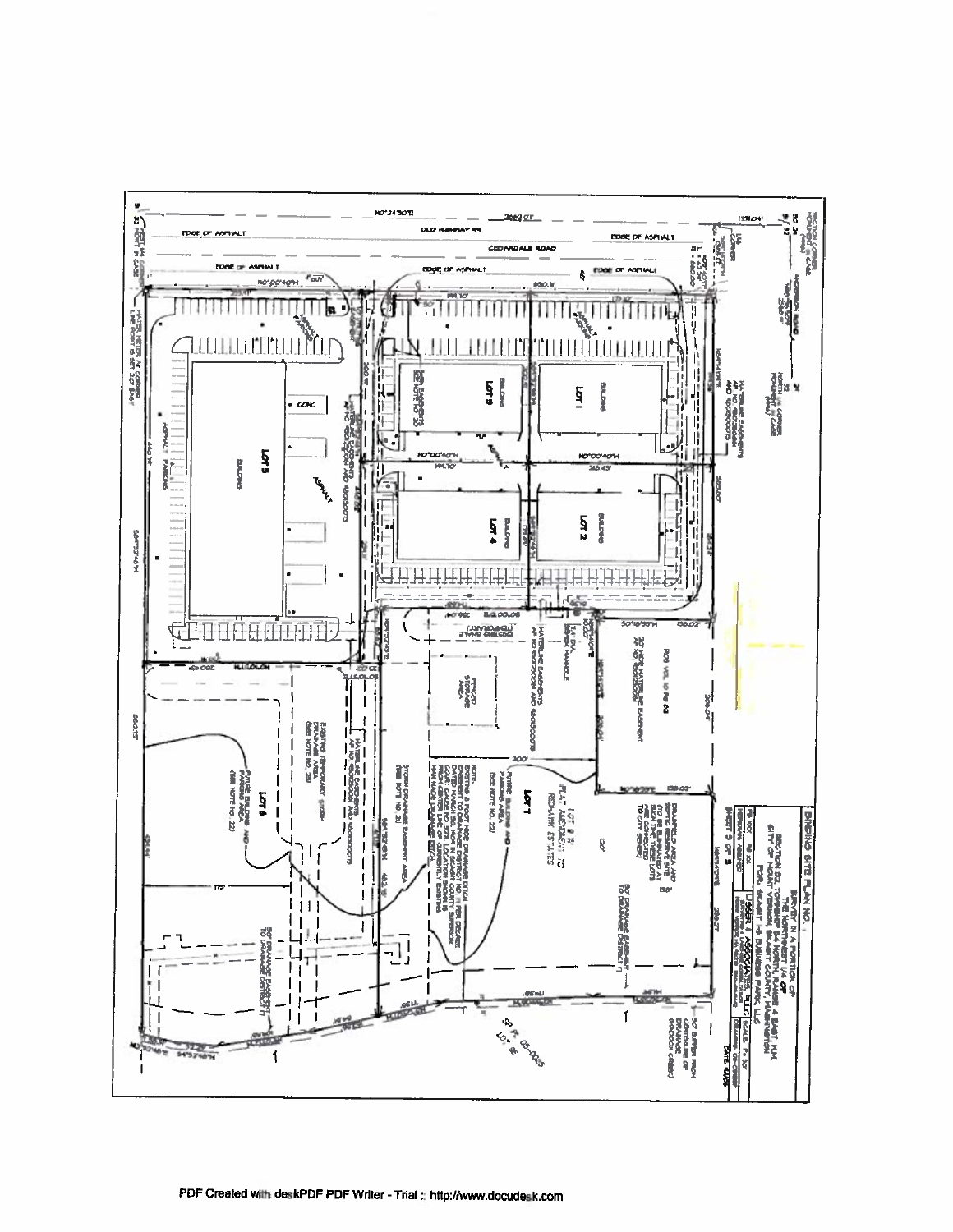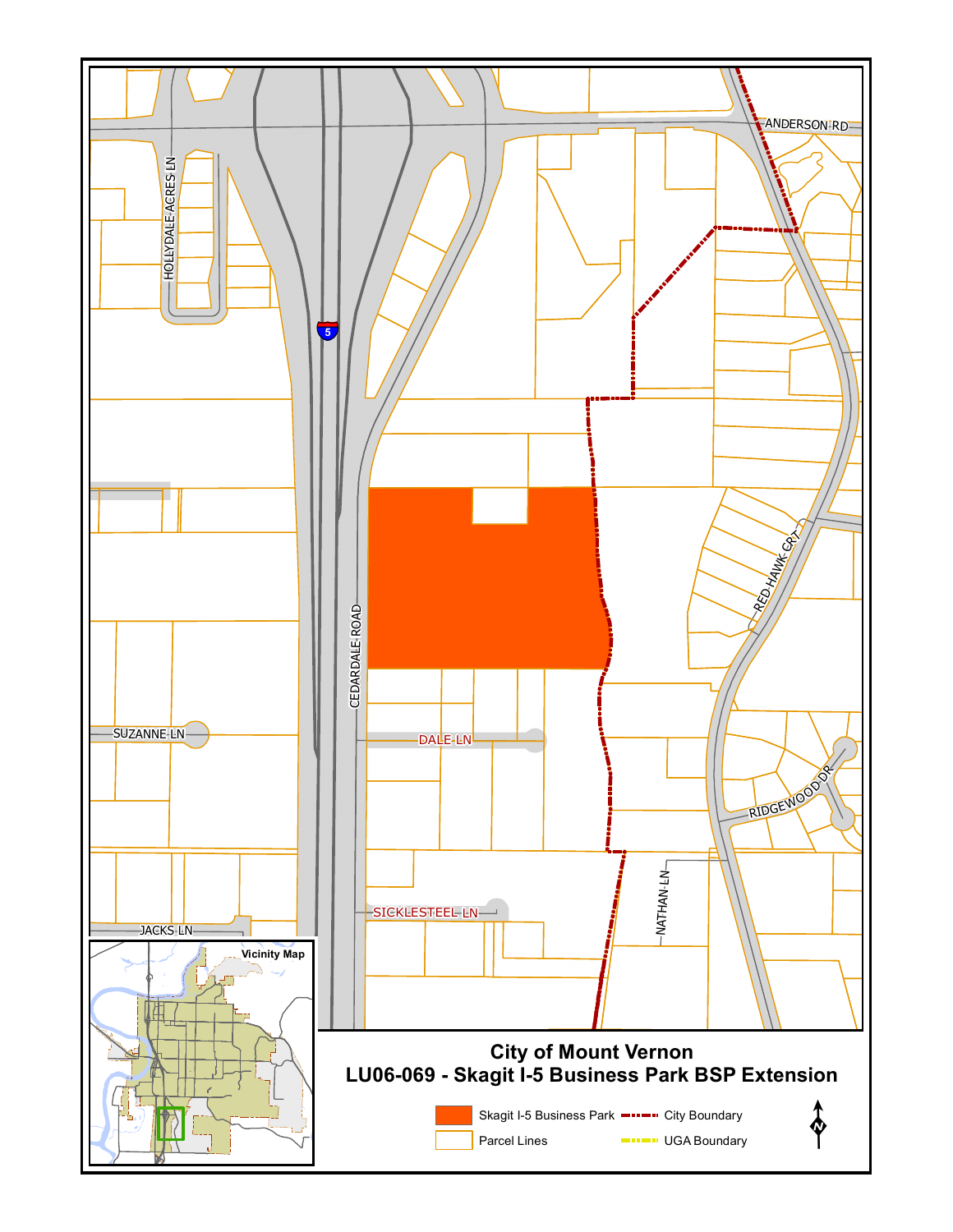## **EXHIBIT C**

Administrative Report and Decision Skagit I-5 Business Park Binding Site Plan LU06-069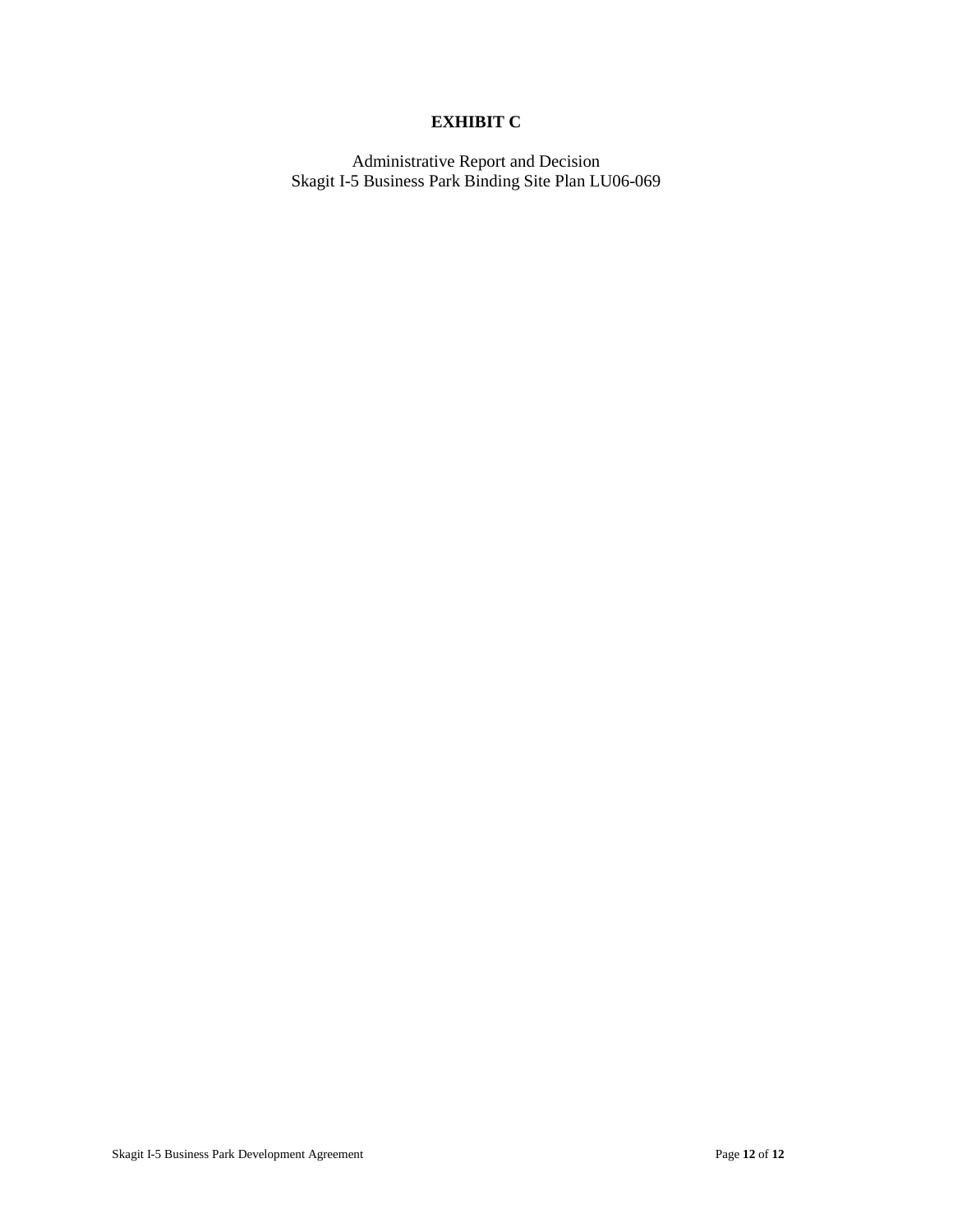

Community & Economic Development

*Planning Engineering Building*

Phone: (360) 336-6214 Fax: (360) 336-6283 [mvds@ci.mount-vernon.wa.us](mailto:mvds@ci.mount-vernon.wa.us) www.ci.mount-vernon.wa.us

# ADMINISTRATIVE REPORT AND DECISION

## *A. SUMMARY AND PURPOSE OF REQUEST:*

| <b>Decision Date:</b>       | November 03, 2006                                                                                                                                |  |
|-----------------------------|--------------------------------------------------------------------------------------------------------------------------------------------------|--|
| <b>Project Name/Number:</b> | Skagit I-5 Business Park Binding Site Plan; File No. LU 06-069                                                                                   |  |
| <b>Project Planner:</b>     | Christina Katz, Senior Planner                                                                                                                   |  |
| Applicant:                  | Skagit I-5 Business Park LLC, 2248 NW 190 <sup>th</sup> Place, Shoreline, Washington<br>98177 The contact person is Bill Youngsman 206/542-0566. |  |
| Agent:                      | Bruce Lisser. Lisser & Associates, 320 Milwaukee Street, Mount Vernon, WA<br>98273.                                                              |  |

**Project Location:** The proposal property (P116856) is located at 1735 Cedardale Road within Section 32, Township 34 North, Range 04 EWM in Skagit County, Washington.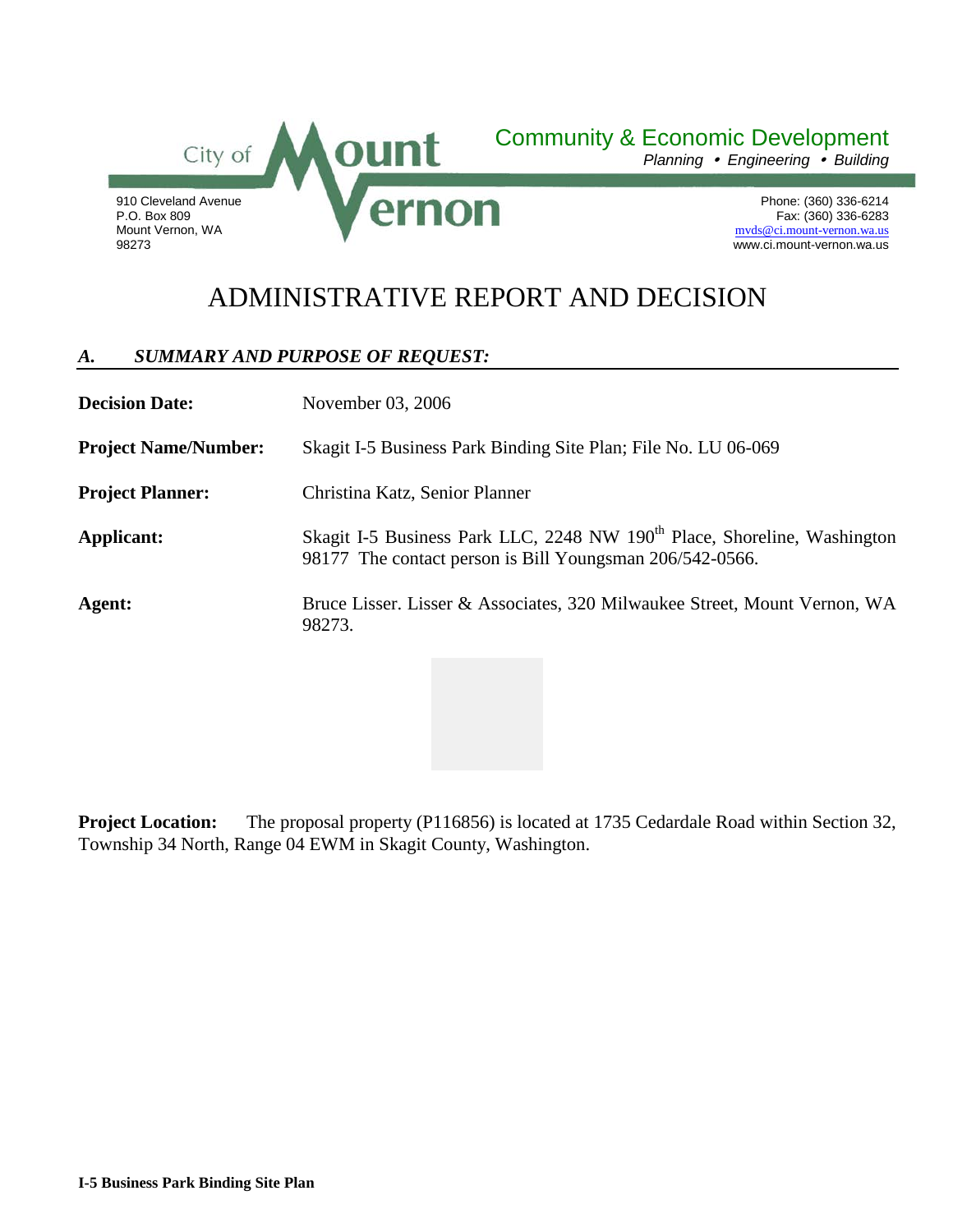#### **Report And Decision dated November 03, 2006; Project No. LU 06-069 Page 2**

**Project Description:** The applicant proposes to create seven commercial lots through the binding site plan subdivision process. Five of the proposed lots are developed with existing buildings that house a variety of commercial uses. Two of the proposed lots are undeveloped at this time. Storm water generated by the existing/future development is/will be collected and conveyed to an on-site detention and water quality treatment facility. The existing and proposed lots will connect to the City's sanitary sewer system and the on-site septic system and drainfield located on proposed Lot 6 will be decommissioned as part of this development. Maddox Creek, a Category II stream course, is located on the eastern boundary of the proposal property. No development is proposed within 200 feet of the stream; a minimum 50-foot buffer measured from the centerline of the stream is required by the municipal code.

## *B. GENERAL INFORMATION:*

| <b>Zoning Designation:</b>           | Commercial Limited Industrial (C-L)                                                                                                                                                       |  |
|--------------------------------------|-------------------------------------------------------------------------------------------------------------------------------------------------------------------------------------------|--|
|                                      | <b>Comprehensive Plan Designation:</b> Commercial Limited Industrial (C-L)                                                                                                                |  |
| <b>Existing Site Use:</b>            | Commercial and light industrial uses in the existing buildings.                                                                                                                           |  |
| <b>Neighborhood characteristics:</b> |                                                                                                                                                                                           |  |
| North:                               | Trucking company                                                                                                                                                                          |  |
| South:                               | Fueling station                                                                                                                                                                           |  |
| East:                                | <b>Maddox Creek</b>                                                                                                                                                                       |  |
| West:                                | Cedardale Road                                                                                                                                                                            |  |
| Access:                              | Access to the existing lots/buildings is provided by a central and<br>perimeter private drive and designated Fire Lane. Two points of<br>ingress/egress from Cedardale Road are provided. |  |
| <b>Site Area:</b>                    | The area of the parent parcel is 12.2 acres.                                                                                                                                              |  |

## *C. APPLICABLE SECTIONS OF THE MOUNT VERNON MUNICIPAL CODE (MVMC):*

## **Title 13 Sewers**

## **Title 14 Land Use And Development**

Chapter 14.05 Administration of Development Regulations Chapter 14.10 Concurrency

## **Title 15 Buildings And Construction**

Chapter 15.06 Environmental Policies Chapter 15.40 Additional SEPA Guidelines

## **Title 16 Subdivisions**

Chapter 16.04 Title Purpose and Definitions Chapter 16.16 Design Standards

#### **I-5 Business Park Binding Site Plan**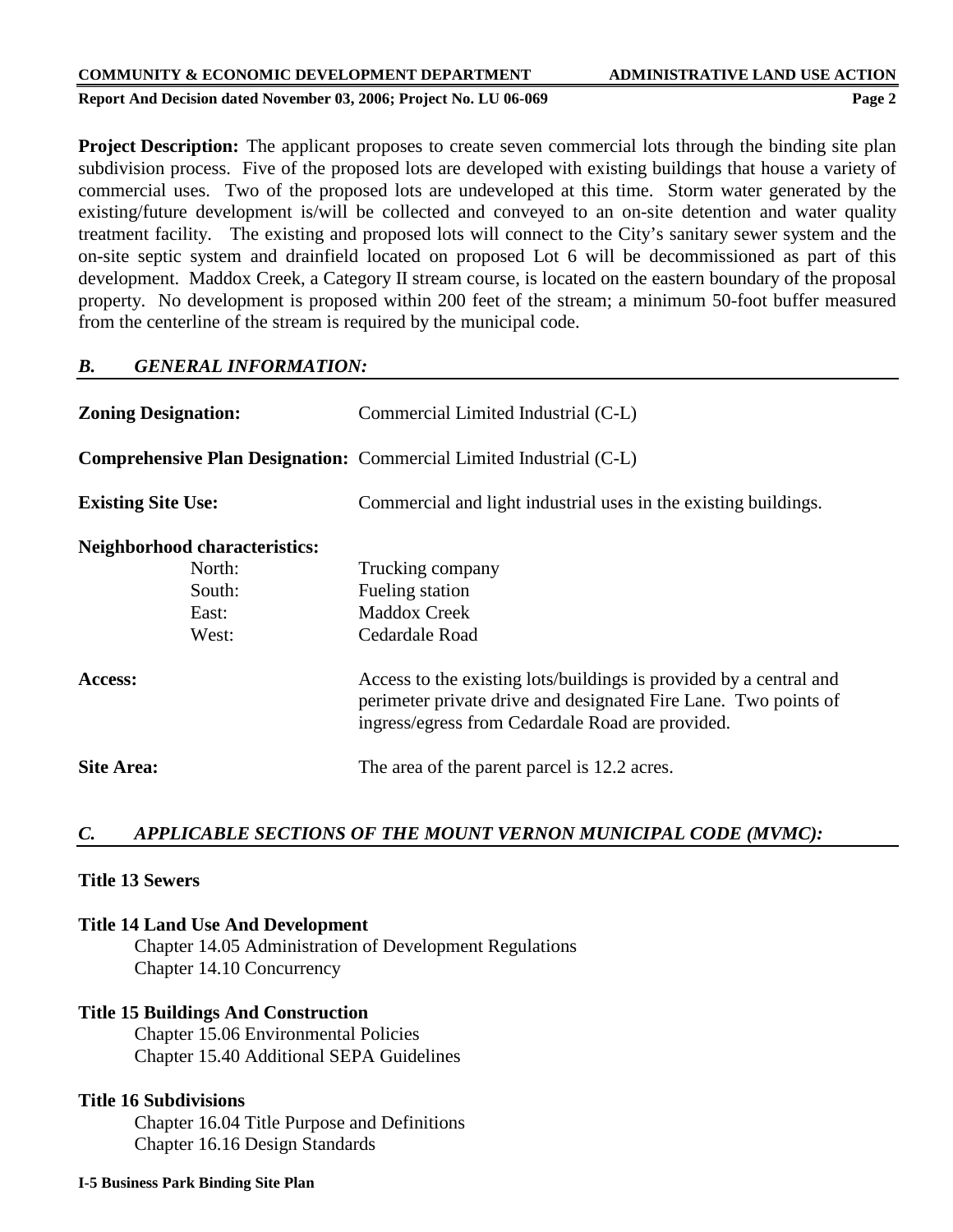Chapter 16.20 Improvements Chapter 16.40 Binding Site Plans

## **Title 17 Zoning**

Chapter 17.56 Commercial/Limited Industrial District

## *D. APPLICABLE SECTIONS OF THE MOUNT VERNON COMPREHENSIVE PLAN:*

## **Chapter Three**

- Land Use Element
- Commercial / Light Manufacturing Element

## *E. DEPARTMENT ANALYSIS:*

## **Project Description/Background:**

The applicant proposes to create seven commercial lots through the binding site plan subdivision process. Five of the proposed lots are developed with existing buildings that house a variety of commercial uses. Two of the proposed lots are undeveloped at this time. Storm water generated by the existing/future development is/will be collected and conveyed to an on-site detention and water quality treatment facility. The existing and proposed lots will connect to the City's sanitary sewer system and the on-site septic system and drainfield located on proposed Lot 6 will be decommissioned as part of this development. Maddox Creek, a Category II stream course, is located on the eastern boundary of the proposal property. No development is proposed within 200 feet of the stream; a minimum 50-foot buffer measured from the centerline of the stream is required by the municipal code.

## **Environmental Review:**

Pursuant to the City of Mount Vernon's Environmental Ordinance (Chapter 15.06) and the State Environmental Policy Act (SEPA—RCW 43.21C), on October 10, 2006, the City of Mount Vernon (lead agency) issued a Determination of Non-Significance (DNS) following a combined Notice of Application/Proposed DNS for the WWTP Skagit I-5 Business Park. No appeals in regard to SEPA have been filed.

## **Staff Review Comments:**

Representatives from various City departments have received the application materials during the Notice of Application period to identify and address issues from the proposed development. Comments were received in response to the routed application materials from the Engineering Department. The comments are contained within the Land Use application file and are within this report, as applicable.

## **Consistency with Binding Site Plan Criteria:**

Approval of a binding site plan is based upon several factors. The following binding site plan review criteria has been established to assist decision makers in the review of the binding site plan:

## Compliance With The Comprehensive Plan Designation: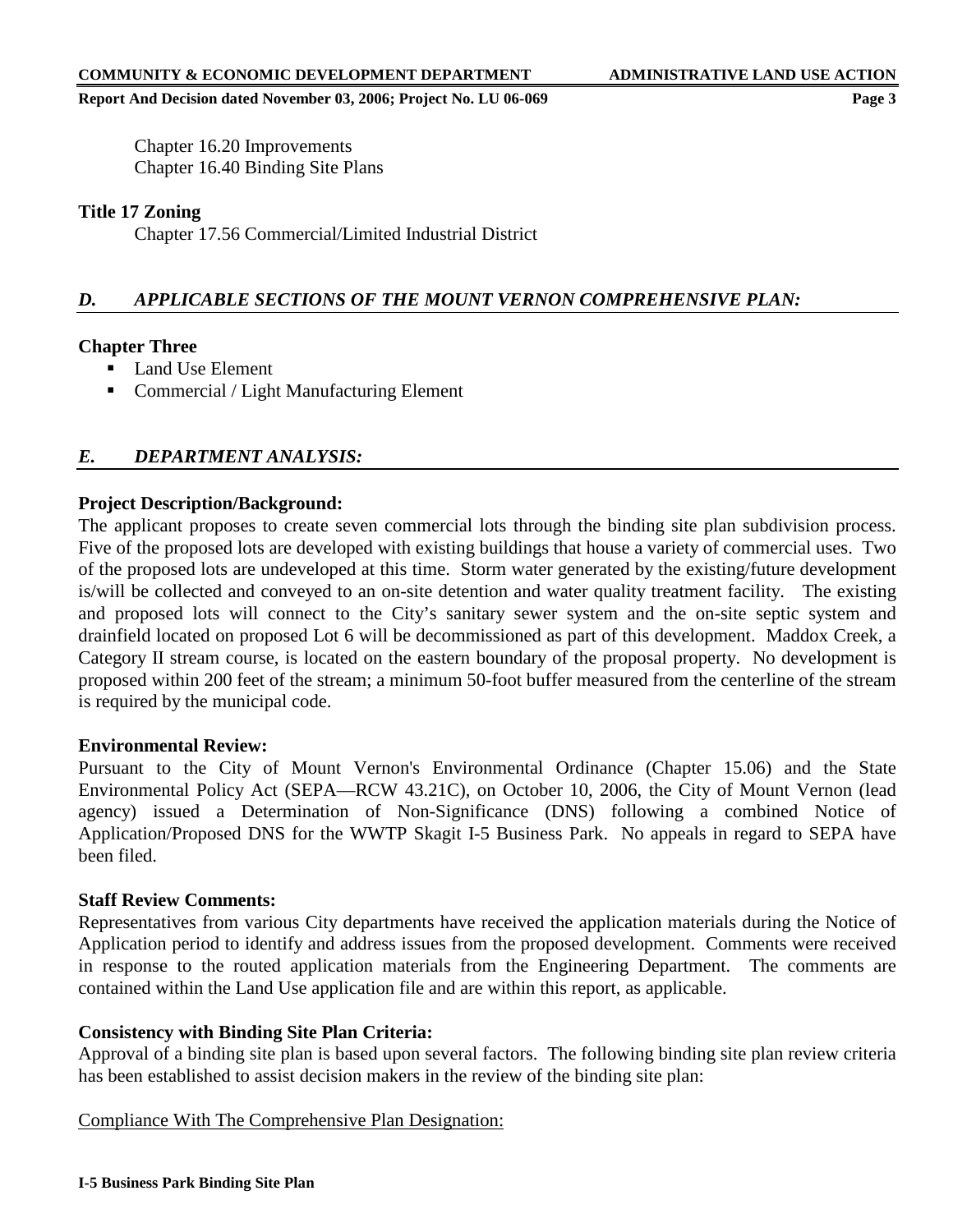**Report And Decision dated November 03, 2006; Project No. LU 06-069 Page 4**

The property is designated Commercial/Limited Industrial on the Comprehensive Plan. The CL Comprehensive Plan designation promotes the development of retail, limited industrial/manufacturing and business office park developments in furtherance of the City's Overall Economic Development Plan (OEDP).

## Compliance With The Underlying Zoning Designation:

The property is located within the C-L Commercial/Limited Industrial District. The C-L District codifies the development standards of the C-L Comprehensive Plan designation. The C-L District permits outright a variety of commercial and light industrial uses and activities.

## Compliance With Binding Site Plan Standards (MVMC Title 16):

## *Lots:*

- 1. Lots, parcels or tracts created through the binding site plan procedure shall be legal lots of record;
- 2. The number of lots, tracts, parcels, sites or divisions shall not exceed the number of lots allowed by zoning ordinance; and
- 3. Lots shall adhere to the dimensional area standards of the underlying zoning district.

## *Streets:*

- 1. Unless otherwise approved, all lots shall provide ingress and egress over a public street or an easement 30 feet in width;
- 2. Where dedicated rights-of-way or easements are required for the public health, safety and general welfare, they shall be dedicated and improved by the subdivider; and
- 3. All public streets shall have no less than a 60-foot right-of-way width if a through street or a 50-foot width if a cul-de-sac.

## *Minimum Improvements Required:*

- 1. Water supply and adequate fire flow;
- 2. Sanitary sewer;
- 3. Underground power, telephone, television cable and all other necessary utilities (including undergrounding the existing facilities);
- 4. Installation of an improved street shall be required if the principle street frontage providing access to the BSP parcel is below standard for its classification;
- 5. Storm drainage; and
- 6. Appropriate dedications of easements, if any.

## Reasonableness Of Proposed Boundaries:

## *Access:*

Access to the existing lots/buildings is provided by a central and perimeter private drive and designated Fire Lane. Two points of ingress/egress from Cedardale Road are provided.

## *Topography:*

The property is relatively flat.

## *Relationship to existing uses:*

The parent parcel is located in an area of commercial and light industrial type developments.

Availability And Impact On Public Services: *Police and Fire:*

**I-5 Business Park Binding Site Plan**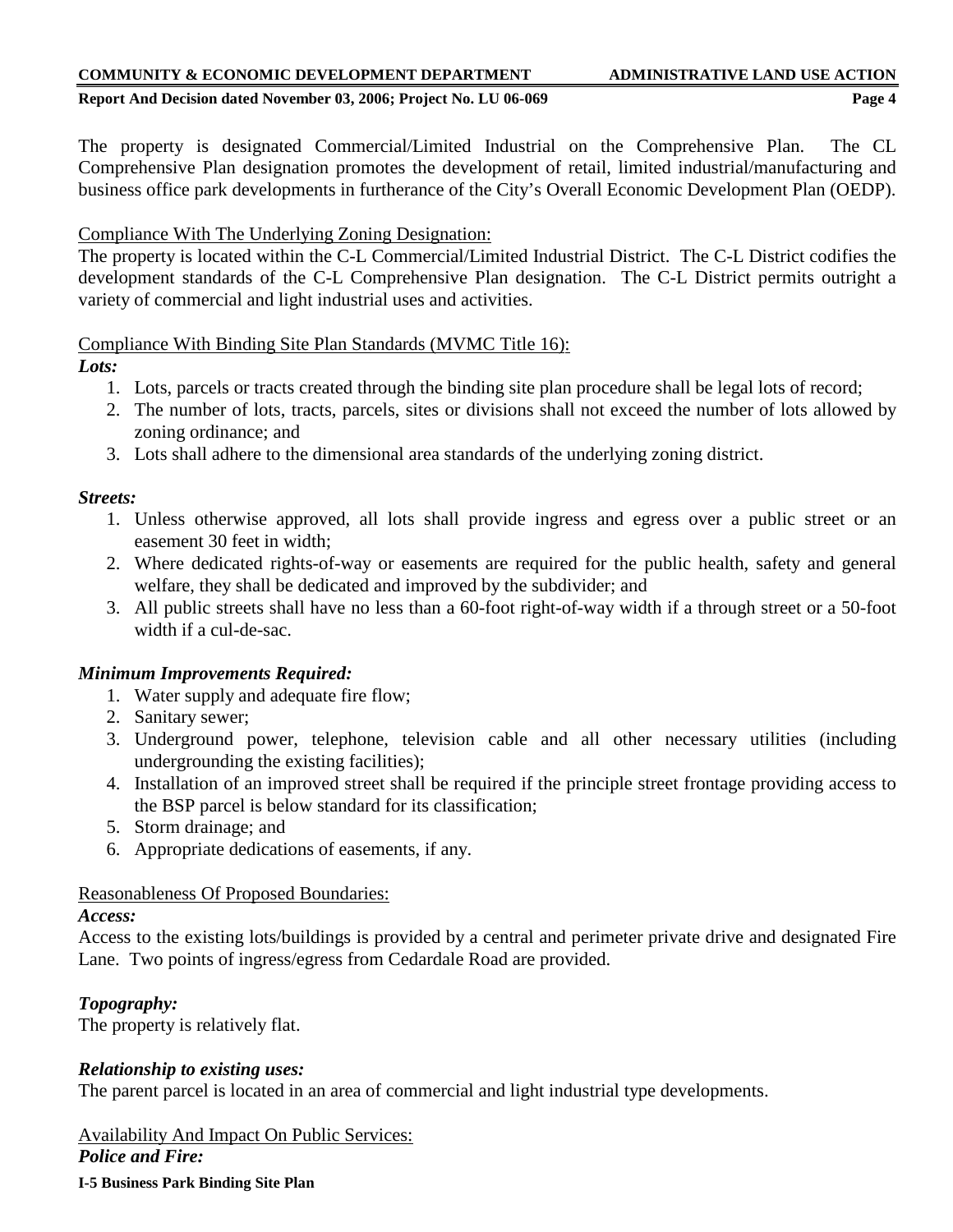**Report And Decision dated November 03, 2006; Project No. LU 06-069 Page 5**

The development is required to pay fire impact fees to the City of Mount Vernon.

## *Storm water:*

Storm water generated by the existing/future development is/will be collected and conveyed to an on-site detention and water quality treatment facility. The facility shall be upgraded to current standard if it does not currently meet City requirements or at such time that future development renders the facility substandard.

## *Water:*

The Skagit County Public Utility District presently provides water service to the existing development.

## *Sanitary sewer:*

The existing and proposed lots will connect to the City's sanitary sewer system and the on-site septic system and drainfield located on proposed Lot 6 will be decommissioned as part of this development. A sanitary sewer service main exists in Cedardale Road; each lot and/or building shall connect to this main via a separate lateral service or an eight inch sewer line. Eight inch pipes within Cedardale Road are presently stubbed to the east for future development.

## *Street Improvements:*

Cedardale is an improved City street; improvements may be required to maintain the required arterial street standard.

## *F. DECISION*

The preliminary **Skagit I-5 Business Park Binding Site Plan, File No. LU 06-069**, is approved subject to compliance with the standards of the Mount Vernon Municipal Code and the following:

- 1. The developer shall comply with the memorandum dated September 29, 2006 by Dennis Carlson, Engineering Division Manager.
- 2. The developer shall provide a copy of CC & Rs that provides for the maintenance and responsibility of the private drives, detention facilities and landscaped areas within the Binding Site Plan boundaries.
- 3. The developer shall ensure that each use within each building on each proposed lot demonstrates the required amount of parking pursuant to MVMC 17.84.030. To that end, a shared parking agreement shall be recorded with the Skagit County Auditor prior to final BSP approval.

SIGNATURE:

*Jana Hanson, Community & Economic Development Director Date*

Appeals:

**I-5 Business Park Binding Site Plan** The decision of the Community & Economic Development Director is final unless an appeal to the Mount Vernon City Council is filed within fourteen (14) calendar days from the date of mailing of the written

\_\_\_\_\_\_\_\_\_\_\_\_\_\_\_\_\_\_\_\_\_\_\_\_\_\_\_\_\_\_\_\_\_\_\_\_\_\_\_\_\_\_\_\_\_\_\_\_\_\_ \_\_\_\_\_\_\_\_\_\_\_\_\_\_\_\_\_\_\_\_\_\_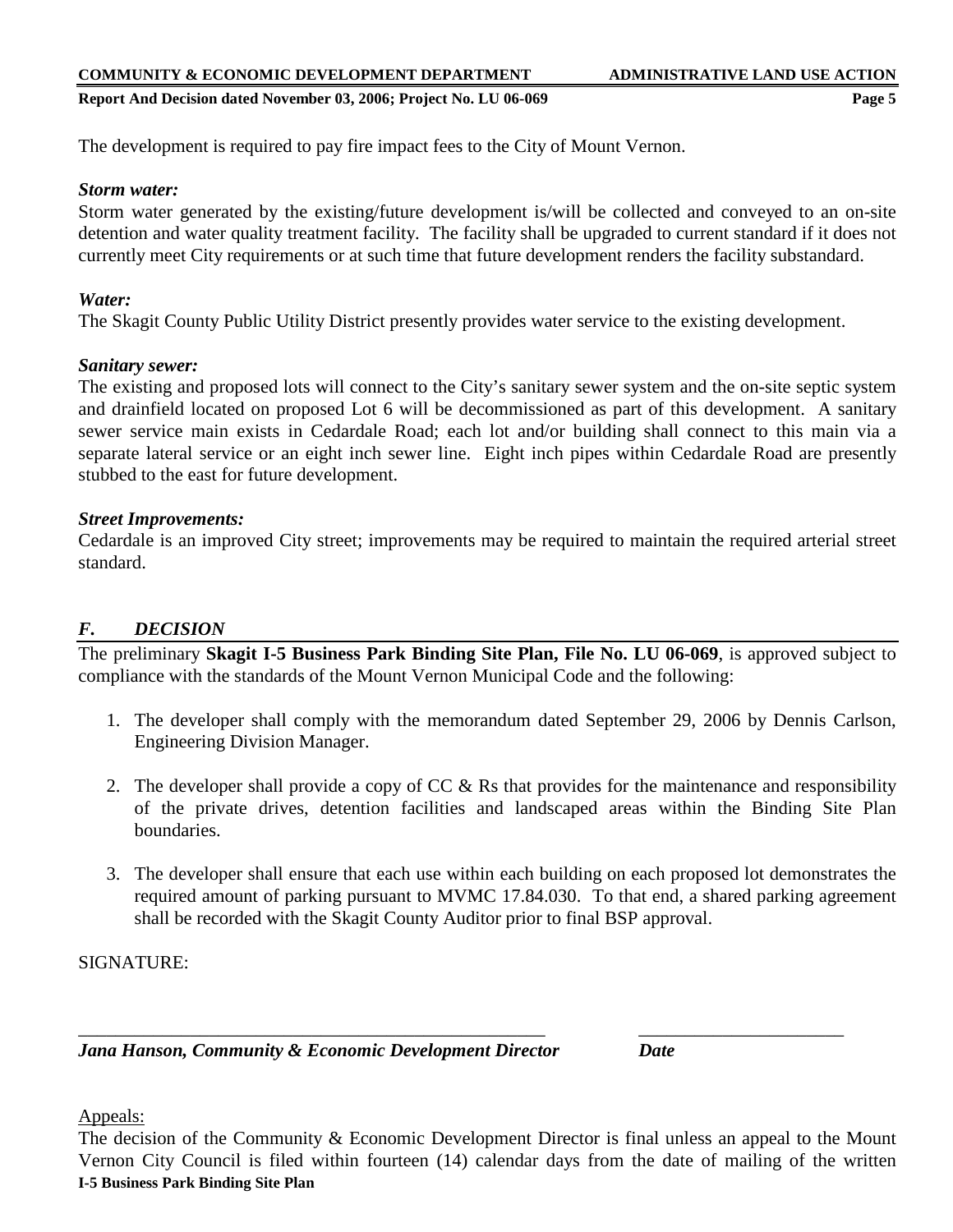**Report And Decision dated November 03, 2006; Project No. LU 06-069 Page 6**

decision. An appeal to the City Council is governed by MVMC 14.05.260. **Appeals must be made in writing on or before 4:30 PM November 20, 2006.** Any appeal must be accompanied by a \$100.00 fee and must state the appellant's reason(s) for the appeal based upon the provisions of the Mount Vernon Municipal Code.

| <b>TRANSMITTED</b> this | dav of | , 2006 to the applicant and agent. |
|-------------------------|--------|------------------------------------|
|-------------------------|--------|------------------------------------|

TRANSMITTED this \_\_\_\_\_\_\_\_\_\_\_ day of \_\_\_\_\_\_\_\_\_\_\_\_\_\_\_\_\_\_\_\_\_\_\_\_\_\_, 2006 to the parties of record.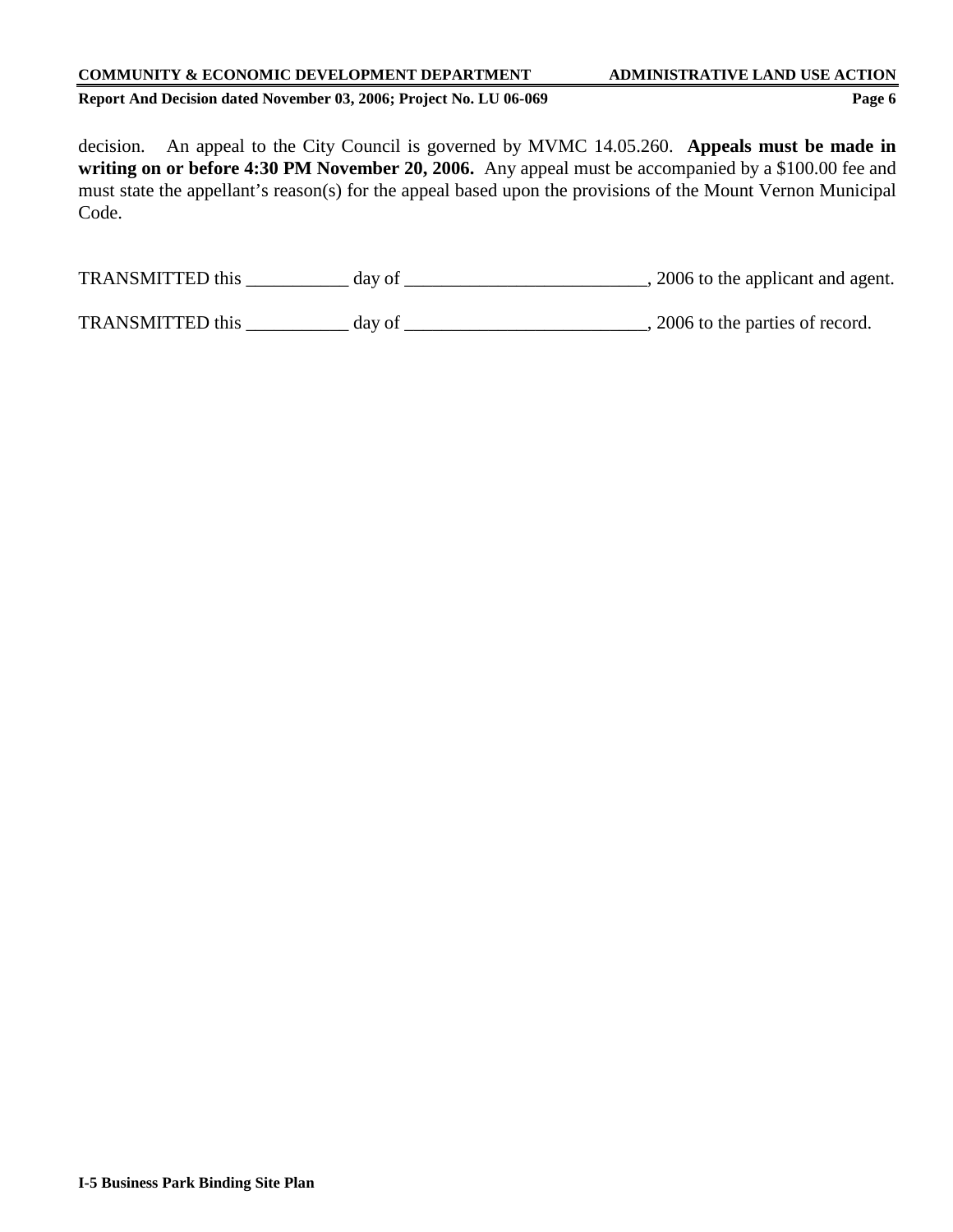

*Planning Engineering Building*

Phone: (360) 336-6214 Fax: (360) 336-6283 www.mount-vernon.wa.us

April 7, 2010

To: Rebecca Bradley-Lowell, Senior Planner

From: Claudia Oates, Development Review Engineer

Re: LU06-069 Amendments to Skagit I-5 Business Park BSP, P116856

The applicant has submitted a revised SEPA, in part to vest to the stormwater standards in place prior to February 16, 2010. The revised SEPA dated January 29, 2010 specifies 17,600 cubic yards of excavated material and up to 62,000 cubic yards of imported fill. Engineering has the following comments:

- This project shall comply with all City codes and standards.
- As-built plans are required prior to final approval of the Binding Site Plan.

Engineering has reviewed the February 2, 2010 Ravnik & Associates Preliminary Drainage Analysis and approved the general stormwater concept which includes an open pond that gravity feeds to a pump system and then flows east to an existing channel located within the Maddox Creek's 50-foot buffer located on the east boundary of the subject property. The analysis indicates that there is no construction activity planned within the stream buffer. The design considers 90% impervious coverage. Maintenance of all on-site drainage facilities will be the responsibility of the owners of the lots within the Binding Site Plan. (as specified on Sheet 2 of Binding Site Plan) Additional review of the stormwater design will occur with the review of the F&G Permit application.

The applicant is advised that although Parcel P29333 was included in the stormwater design basin it is not vested to any particular stormwater standards. Any development on that lot will be required to comply with the standards in place at the time of development.

- The proposed stormwater facilities shall be constructed prior to final approval of the Binding Site Plan. The applicant shall obtain a F&G Permit for this work.
- The Private Drainage and Sewer Easements note on Sheet 2 shall be revised to better clarify that maintenance of sanitary and storm systems is the responsibility of the property owners within the Binding Site Plan and no others outside the land division.
- Sheet 3 of the Binding Site Plan shall be revised to provide an access easement to the detention pond for maintenance.